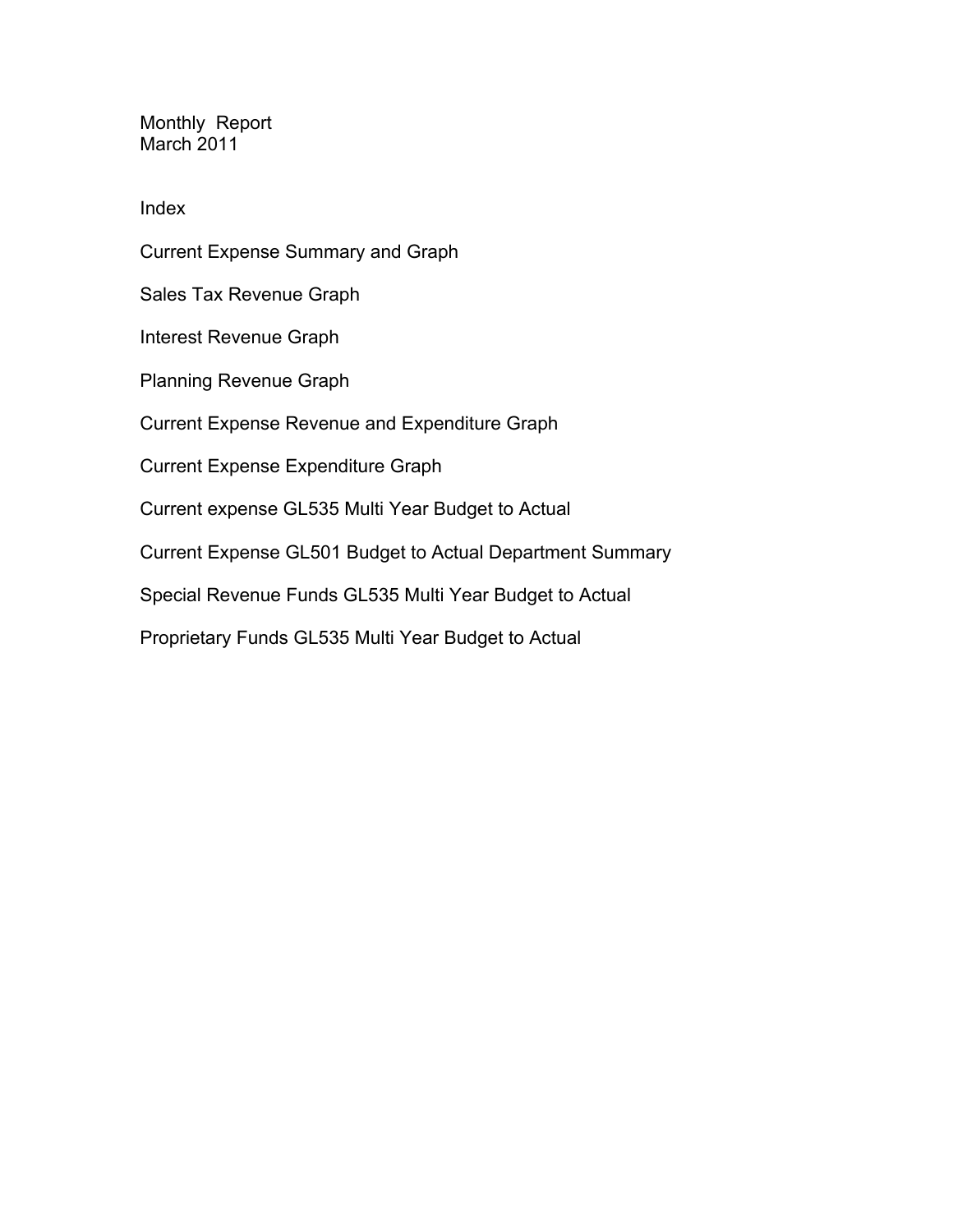|                            | CURRENT EXPENSE Thousands (000's) |                     |                         |               |                          |                          |                         |               |                |                |                         |               |
|----------------------------|-----------------------------------|---------------------|-------------------------|---------------|--------------------------|--------------------------|-------------------------|---------------|----------------|----------------|-------------------------|---------------|
|                            |                                   | <b>Current Year</b> |                         |               |                          | 2010                     |                         |               |                | 2009           |                         |               |
|                            | Current                           | <b>YTD</b>          | <b>Budget</b>           | % VS          | Current                  | <b>YTD</b>               | <b>Budget</b>           | % VS          | Current        | <b>YTD</b>     | <b>Budget</b>           | % VS          |
|                            | Actual                            | Actual              | Net of Beg.<br>Fund Bal | <b>Budget</b> | Actual                   | Actual                   | Net of Beg.<br>Fund Bal | <b>Budget</b> | Actual         | Actual         | Net of Beg.<br>Fund Bal | <b>Budget</b> |
| Revenue                    |                                   |                     |                         |               |                          |                          |                         |               |                |                |                         |               |
| Property Tax               | 93                                | 199                 | 7,937                   | 3%            | 364                      | 411                      | 7,368                   | 6%            | 359            | 475            | 6,844                   | 7%            |
| Sales Tax                  | 273                               | 993                 | 4,111                   | 24%           | 285                      | 1,051                    | 4,326                   | 24%           | 311            | 1,134          | 4,593                   | 25%           |
| Planning and Community     | 140                               | 343                 | 1,412                   | 24%           | 129                      | 320                      | 1,229                   | 26%           | 101            | 239            | 1,032                   | 23%           |
| Interest - Investment      | 16                                | 51                  | 350                     | 15%           | 47                       | 112                      | 550                     | 20%           | 101            | 266            | 529                     | 50%           |
| Other                      | 578                               | 1,809               | 4,772                   | 38%           | 576                      | 1,589                    | 5,171                   | 31%           | 551            | 1,509          | 5,134                   | 29%           |
| Subtotal                   | 1,100                             | 3,395               | 18,582                  | 18%           | 1,401                    | 3,483                    | 18,644                  | 19%           | 1,423          | 3,623          | 18,132                  | 20%           |
| Intergovernmental (Grants) | 88                                | 101                 | 912                     | 11%           | 91                       | 130                      | 807                     | 16%           | 78             | 111            | 1,710                   | 6%            |
| Total                      | 1,188                             | 3,496               | 19,494                  | 18%           | 1,492                    | 3,613                    | 19,451                  | 19%           | 1,501          | 3,734          | 19,842                  | 19%           |
| Interfund Transfers-In     | $\overline{a}$                    | 1.879               | 1,879                   | 100%          | $\blacksquare$           | 1,948                    | 1,948                   | 100%          | 196            | 489            | 1.785                   | 27%           |
| Use of Beg Fund Balance    | $\overline{\phantom{a}}$          | $\overline{a}$      | 150                     | 0%            | $\overline{a}$           | $\overline{\phantom{0}}$ | 1,210                   | 0%            | $\overline{a}$ | $\overline{a}$ | 2,825                   | 0%            |
| <b>Total Revenue</b>       | 1,188                             | 5,375               | 21,523                  | 25%           | 1,492                    | 5,561                    | 22,609                  | 25%           | 1,697          | 4,223          | 24,452                  | 17%           |
| Expenditures               |                                   |                     |                         |               |                          |                          |                         |               |                |                |                         |               |
| Expenditures               | 1,634                             | 4,942               | 19,867                  | 25%           | 1,619                    | 4,991                    | 21,347                  | 23%           | 1,907          | 5,628          | 23,384                  | 24%           |
| Interfund Transfers-Out    |                                   | 1,205               | 1,656                   | 73%           | $\overline{\phantom{a}}$ | 1,262                    | 1,262                   | 100%          | 47             | 388            | 1,068                   | 36%           |
| <b>Total Expenditures</b>  | 1,634                             | 6,147               | 21,523                  | 29%           | 1,619                    | 6,253                    | 22,609                  | 28%           | 1,954          | 6,016          | 24,452                  | 25%           |
| <b>Net Current Expense</b> | (446)                             | (772)               | 0                       |               | (127)                    | (692)                    | 0                       |               | (257)          | (1,793)        | 0                       |               |



H:\Accounting\Monthly Reports\2011 Mo Report\Mar 2011\1103 Mar Report.xls 4/19/2011 10:40 AM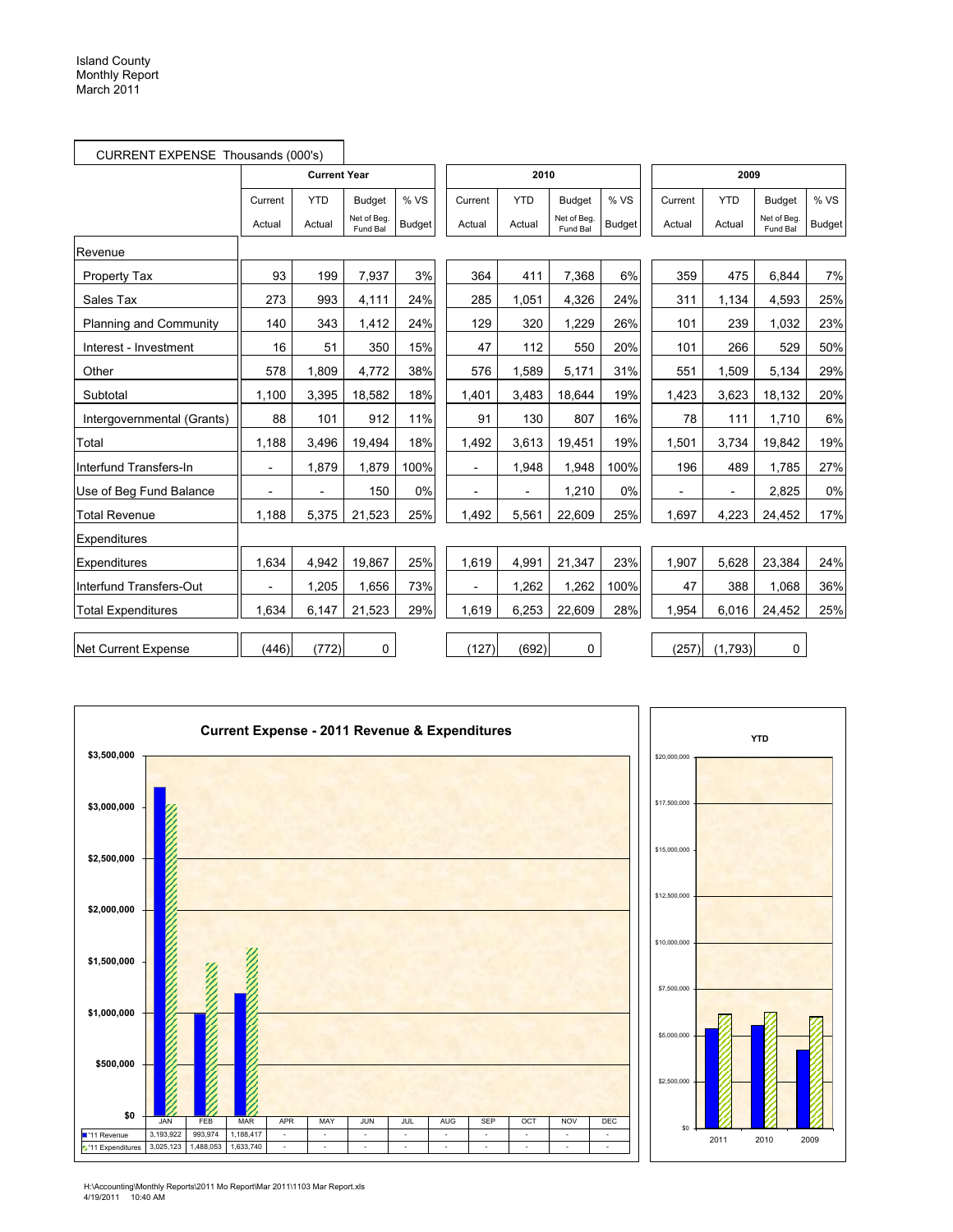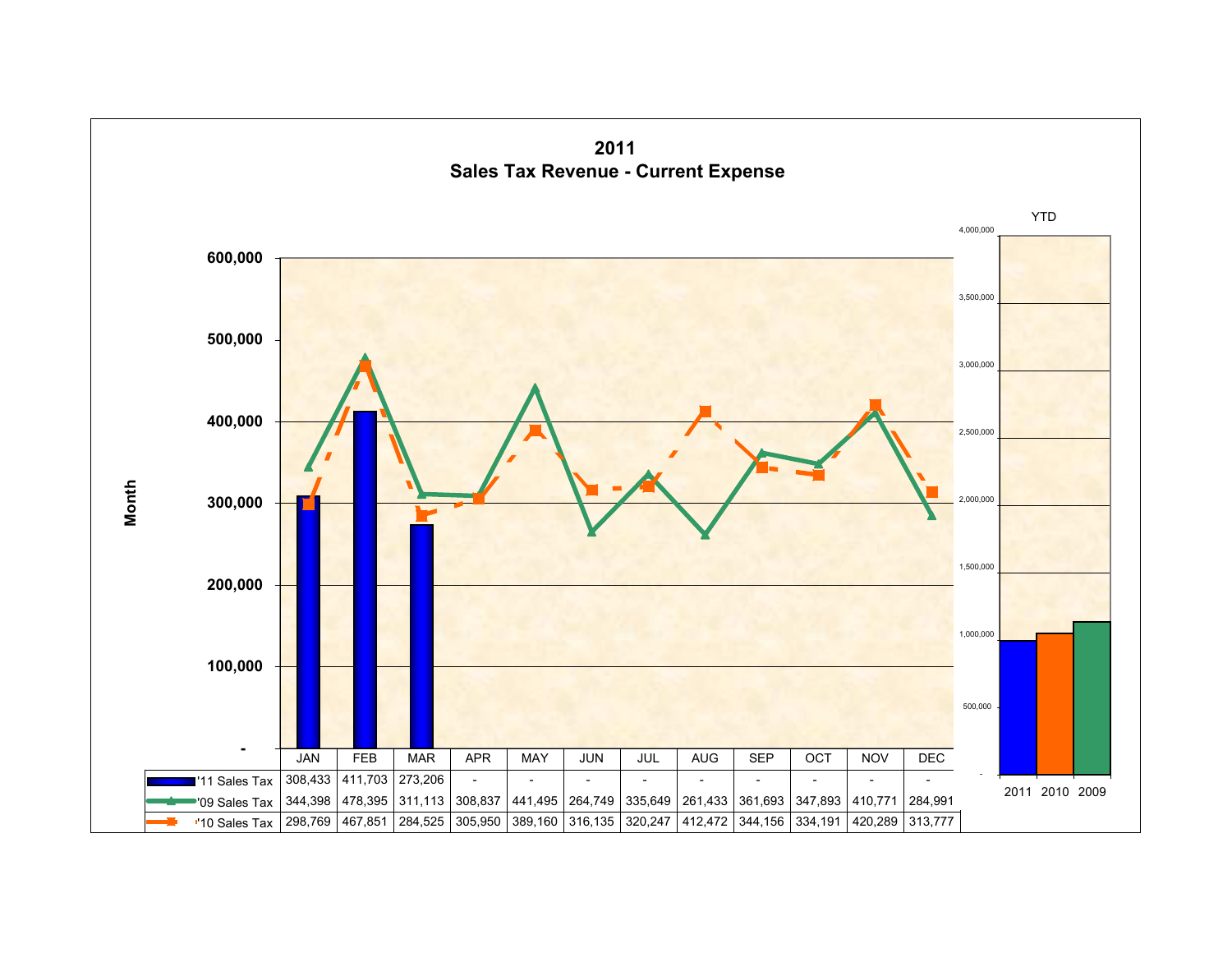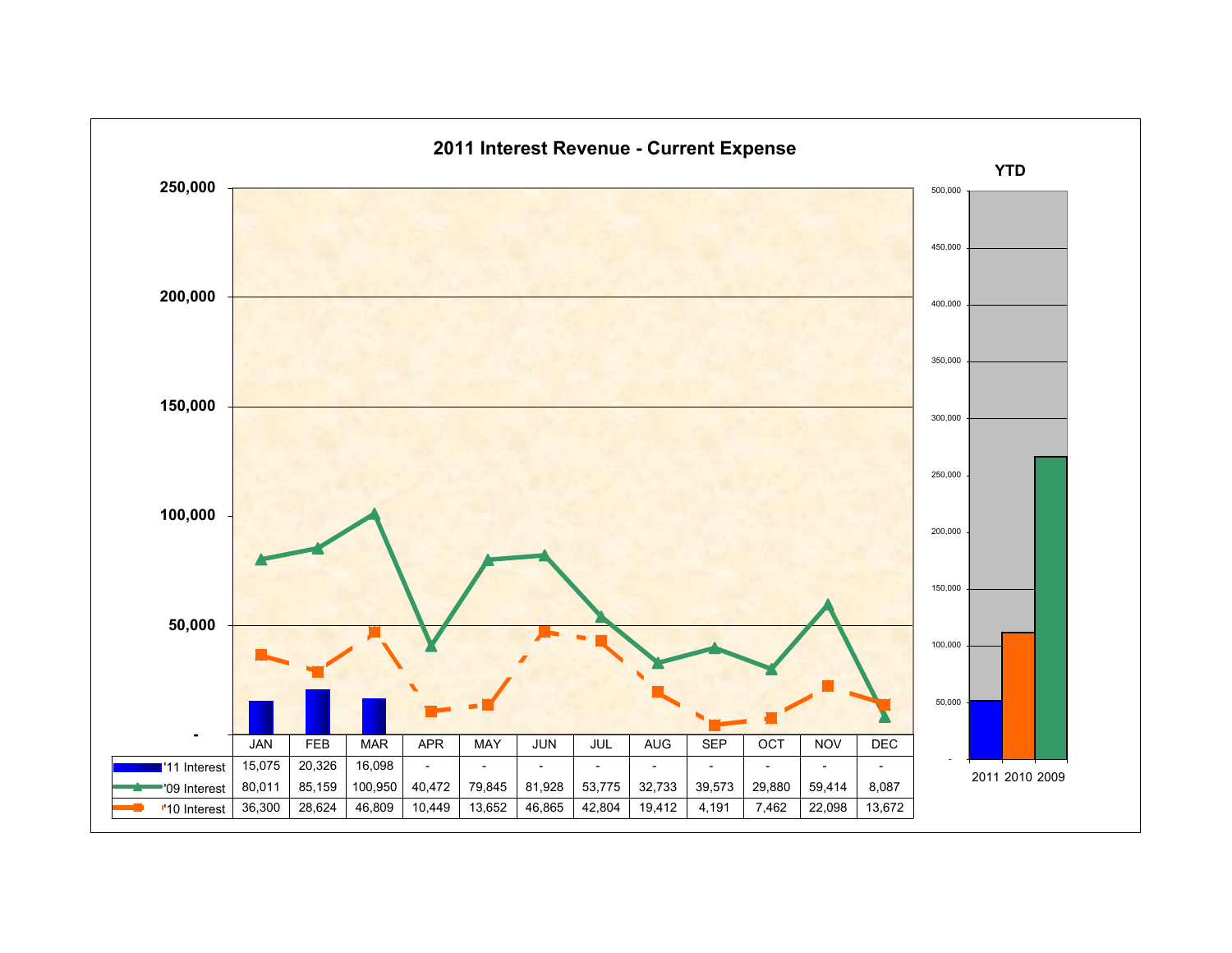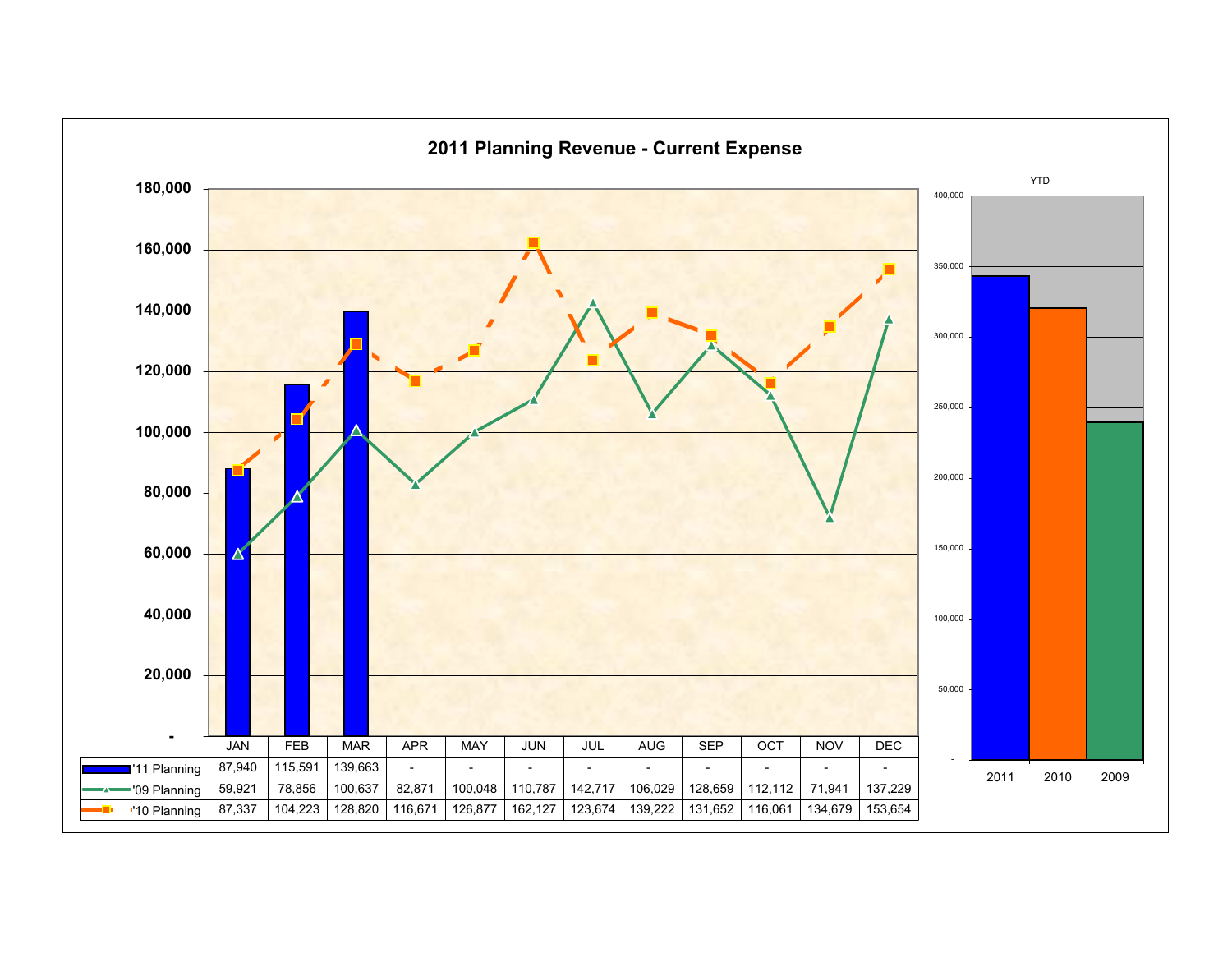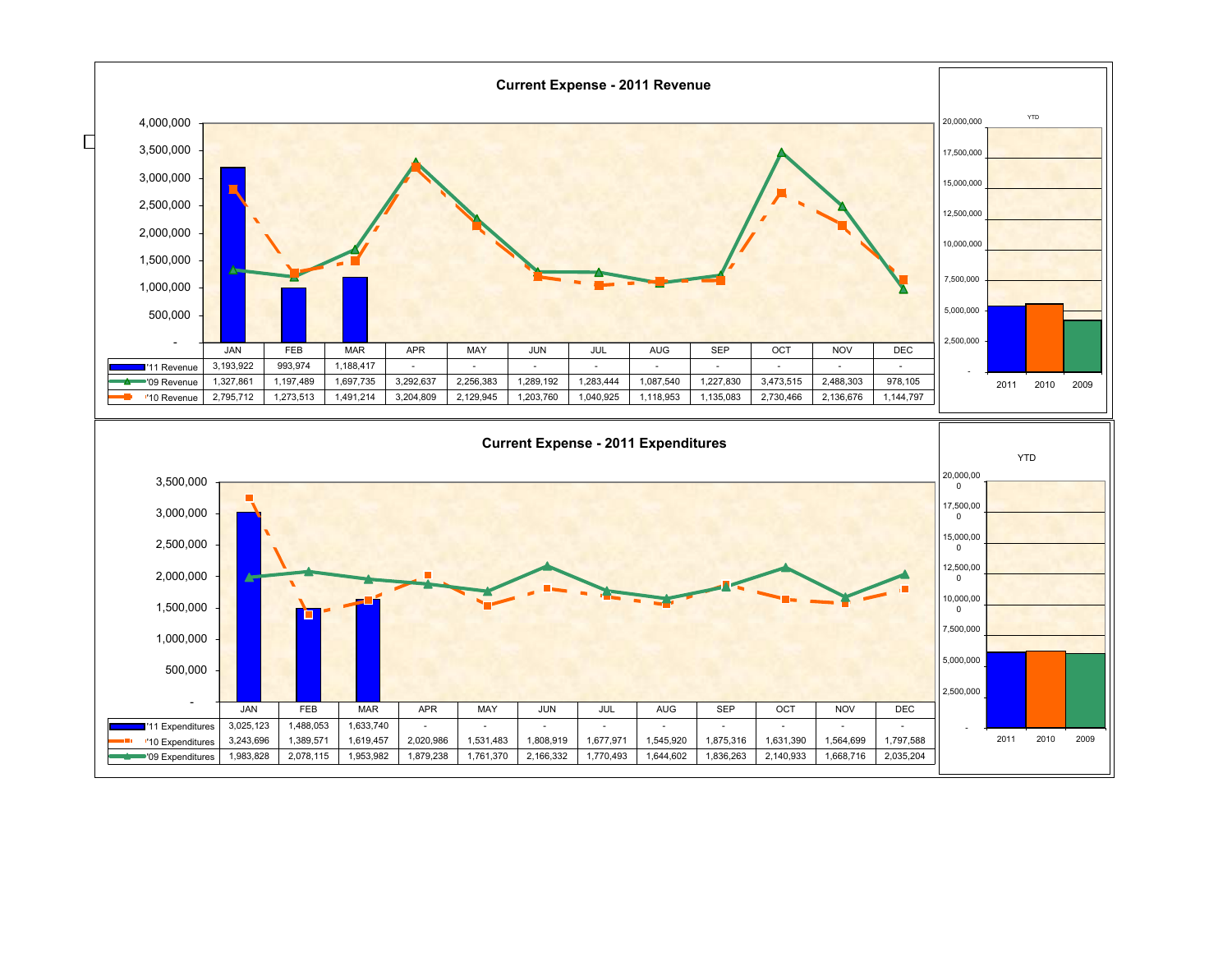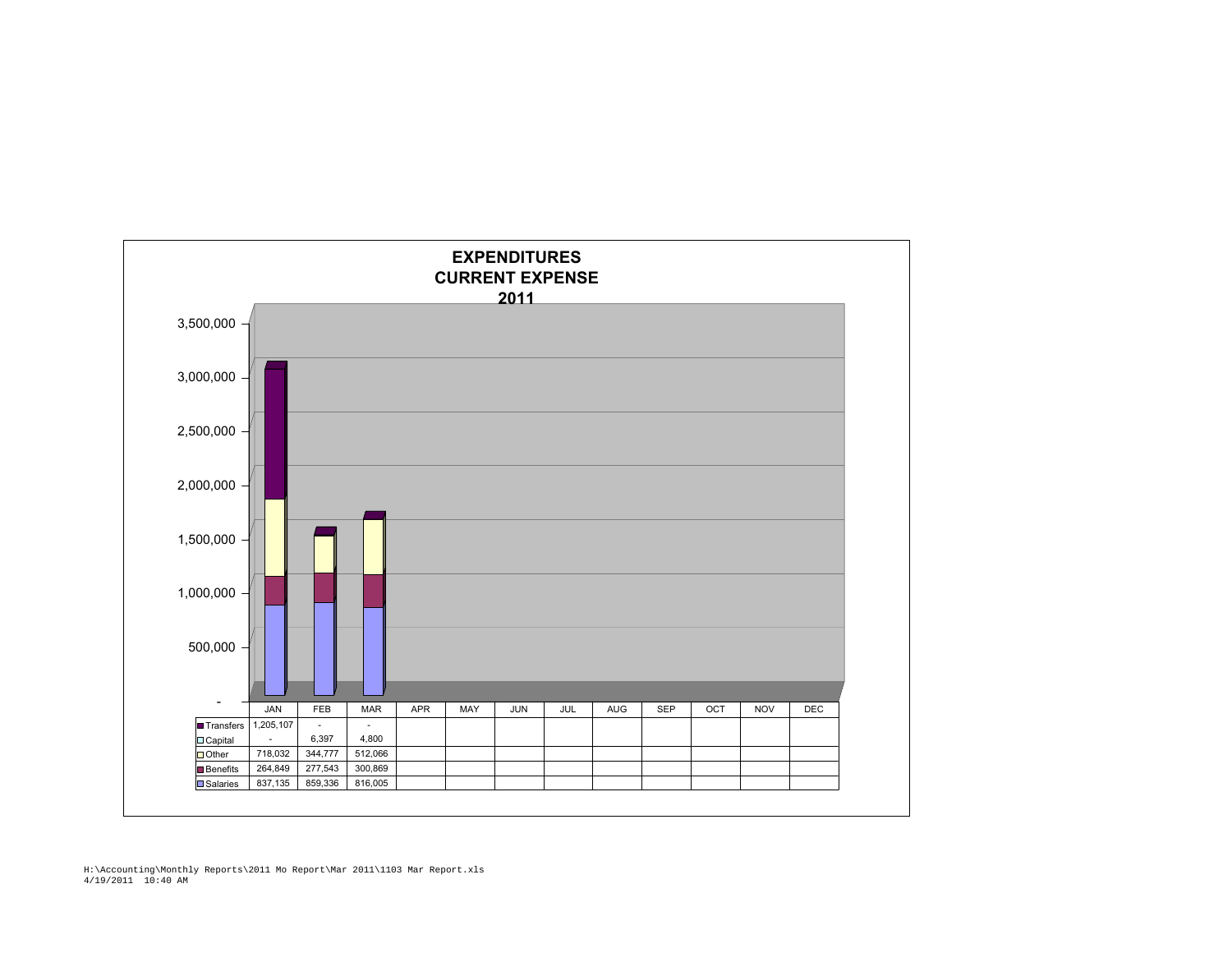|                              |                    |                                    |                | 2011            | 2011<br>Month  | 2011<br>Year to | 2011<br><b>Encumbered</b> | 2011              |                |
|------------------------------|--------------------|------------------------------------|----------------|-----------------|----------------|-----------------|---------------------------|-------------------|----------------|
|                              |                    | <b>Prior Years to Date Actuals</b> |                | Approved        | to Date @      | Date @          | Amount @                  | Balance @         | <b>Percent</b> |
| Object                       | <b>Description</b> | 2009                               | 2010           | <b>Budget</b>   | 03/31/2011     | 03/31/2011      | 03/31/2011                | 03/31/2011        | <b>YTD</b>     |
| <b>CURRENT EXPENSE (001)</b> |                    |                                    |                |                 |                |                 |                           |                   |                |
| USE OF FUND BALANCE          |                    | 0.00                               | 0.00           | 150.000.00      | 0.00           | 0.00            | 0.00                      | 150.000.00        | $0\%$          |
| <b>REVENUES</b>              |                    | 3.623.041.18                       | 3.482.337.90   | 18,581,594.00   | 1,100,378.33   | 3,396,412.56    | 0.00                      | 15,185,181.44     | 18%            |
| <b>GRANT REVENUES</b>        |                    | 111.320.79                         | 130.200.62     | 912.041.00      | 88.038.86      | 100.901.20      | 0.00                      | 811.139.80        | 11%            |
| <b>EXPENDITURES</b>          |                    | (5,627,525.12)                     | (4,991,018.62) | (19,866,528.00) | (1,633,740.50) | (4,941,809.73)  | (9,366.27)                | (14, 915, 352.00) | 25 %           |
| <b>TRANSFERS IN</b>          |                    | 488.724.31                         | 1.947.900.00   | 1.879.000.00    | 0.00           | 1.879.000.00    | 0.00                      | 0.00              | 100 %          |
| <b>TRANSFERS OUT</b>         |                    | (388, 400.97)                      | (1,261,705.00) | (1,656,107.00)  | 0.00           | (1,205,107.00)  | 0.00                      | (451,000.00)      | 73 %           |
| Net CURRENT EXPENSE (001)    |                    | (1,792,839.81)                     | (692, 285.10)  | 0.00            | (445, 323.31)  | (770, 602.97)   | (9,366.27)                | 779,969.24        |                |
| <b>Grand Total All Funds</b> |                    | (1,792,839.81)                     | (692, 285.10)  | 0.00            | (445, 323.31)  | (770, 602.97)   | (9,366.27)                | 779,969.24        |                |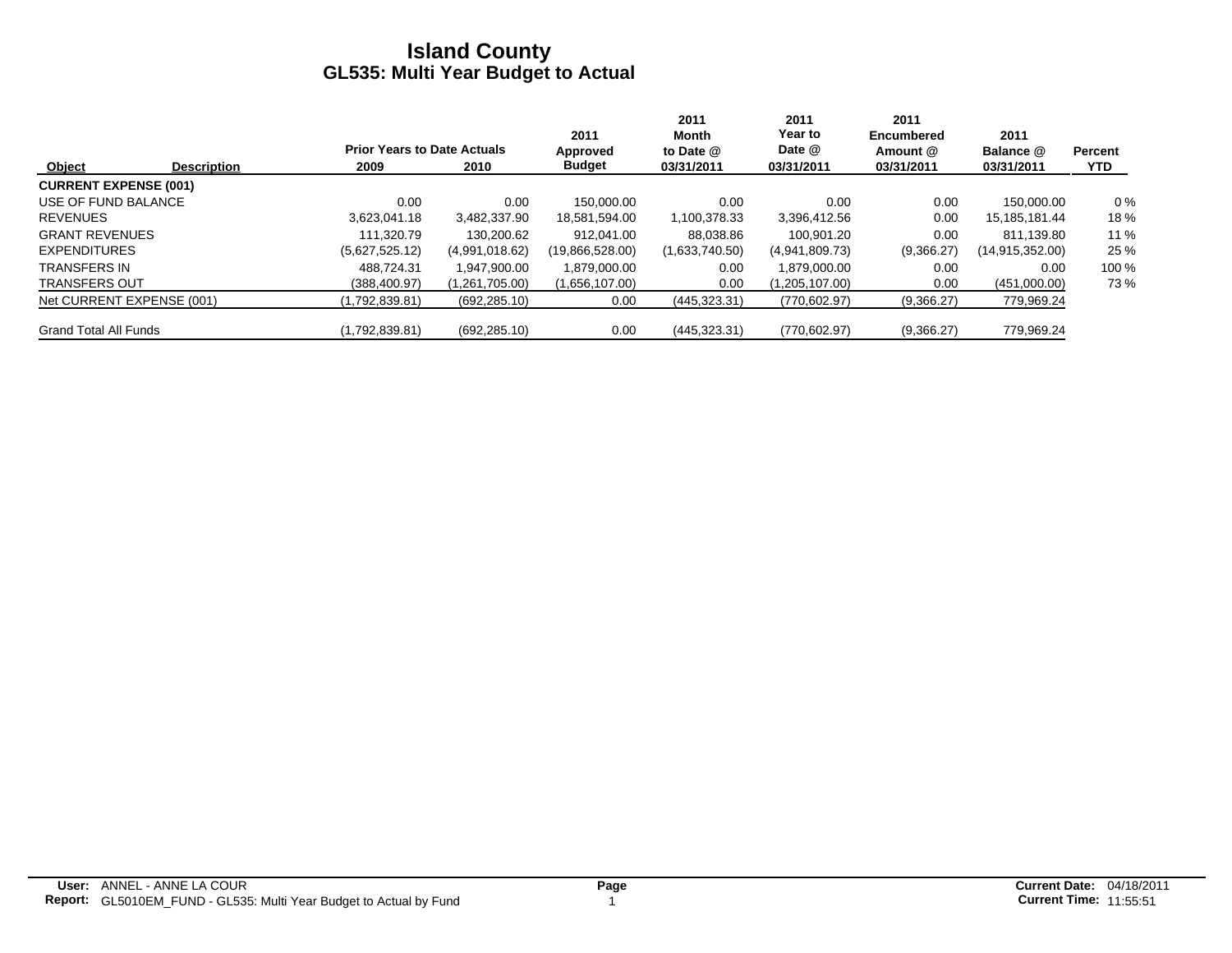| <b>Group - Description</b><br><b>YTD</b><br><b>Budget</b><br><b>Encumbrance</b><br><b>Balance</b><br><b>Actual</b><br>Dept: 11 PUBLIC WORKS<br><b>Revenue</b><br>31 TAXES<br>0.00<br>10.00<br>0.00<br>(10.00)<br>0.00<br>34 CHARGES FOR GOODS & SERVICES<br>5,060.00<br>3,262.45<br>0.00<br>1,797.55<br>64.47<br><b>36 MISCELLANEOUS REVENUES</b><br>4,000.00<br>100.00<br>3,900.00<br>2.50<br>0.00<br><b>39 OTHER FINANCING SOURCES</b><br>0.00<br>0.00<br>0.00<br>0.00<br>0.00<br>3,372.45<br>37.22<br>9,060.00<br>0.00<br>5,687.55<br><b>Revenue Total:</b><br><b>Expenditures</b><br>10 SALARIES & BENEFITS<br>103,218.00<br>0.00<br>78,935.12<br>23.52<br>24,282.88<br>20 MAINTENANCE & OPERATIONS<br>40,420.00<br>4,018.41<br>0.00<br>36,401.59<br>9.94<br><b>30 INTERGOVERMENT</b><br>0.00<br>0.00<br>0.00<br>0.00<br>0.00<br><b>40 CAPITAL</b><br>0.00<br>0.00<br>0.00<br>0.00<br>0.00<br>143,638.00<br>28,301.29<br>115,336.71<br>19.70<br>0.00<br><b>Expenditure Total:</b><br>(134, 578.00)<br>(24, 928.84)<br>0.00<br>(109, 649.16)<br><b>Dept Total:</b><br><b>Dept: 13 HUMAN SERVICES</b><br><b>Expenditures</b><br>20 MAINTENANCE & OPERATIONS<br>0.00<br>25,411.86<br>0.00<br>(25, 411.86)<br>0.00<br>0.00<br>25,411.86<br>0.00<br>0.00<br>(25, 411.86)<br><b>Expenditure Total:</b><br>(25, 411.86)<br>0.00<br>25,411.86<br>0.00<br><b>Dept Total:</b><br>Dept: 14 PUBLIC HEALTH<br><b>Revenue</b><br>33 INTERGOVERMENTAL REVENUES<br>0.00<br>0.00<br>0.00<br>0.00<br>0.00<br>0.00<br>39 OTHER FINANCING SOURCES<br>0.00<br>0.00<br>0.00<br>0.00<br>0.00<br>0.00<br>0.00<br>0.00<br>0.00<br><b>Revenue Total:</b><br><b>Expenditures</b><br>10 SALARIES & BENEFITS<br>0.00<br>0.00<br>0.00<br>0.00<br>0.00<br>0.00<br>20 MAINTENANCE & OPERATIONS<br>0.00<br>0.00<br>0.00<br>0.00<br><b>40 CAPITAL</b><br>0.00<br>0.00<br>0.00<br>0.00<br>0.00<br>0.00<br>0.00<br>0.00<br>0.00<br><b>Expenditure Total:</b><br>0.00<br>0.00<br>0.00<br>$0.00\,$<br>0.00<br><b>Dept Total:</b><br>Dept: 20 ASSESSOR<br><b>Revenue</b><br>34 CHARGES FOR GOODS & SERVICES<br>0.00<br>926.22<br>0.00<br>0.00<br>(926.22)<br><b>36 MISCELLANEOUS REVENUES</b><br>0.00<br>445.00<br>0.00<br>(445.00)<br>0.00<br>0.00<br>1,371.22<br>0.00<br>(1,371.22)<br>0.00<br><b>Revenue Total:</b><br><b>Expenditures</b><br>10 SALARIES & BENEFITS |              |            |      | <b>Report Date: 03/31/2011</b> |         |
|--------------------------------------------------------------------------------------------------------------------------------------------------------------------------------------------------------------------------------------------------------------------------------------------------------------------------------------------------------------------------------------------------------------------------------------------------------------------------------------------------------------------------------------------------------------------------------------------------------------------------------------------------------------------------------------------------------------------------------------------------------------------------------------------------------------------------------------------------------------------------------------------------------------------------------------------------------------------------------------------------------------------------------------------------------------------------------------------------------------------------------------------------------------------------------------------------------------------------------------------------------------------------------------------------------------------------------------------------------------------------------------------------------------------------------------------------------------------------------------------------------------------------------------------------------------------------------------------------------------------------------------------------------------------------------------------------------------------------------------------------------------------------------------------------------------------------------------------------------------------------------------------------------------------------------------------------------------------------------------------------------------------------------------------------------------------------------------------------------------------------------------------------------------------------------------------------------------------------------------------------------------------------------------------------------------------------------------|--------------|------------|------|--------------------------------|---------|
|                                                                                                                                                                                                                                                                                                                                                                                                                                                                                                                                                                                                                                                                                                                                                                                                                                                                                                                                                                                                                                                                                                                                                                                                                                                                                                                                                                                                                                                                                                                                                                                                                                                                                                                                                                                                                                                                                                                                                                                                                                                                                                                                                                                                                                                                                                                                      |              |            |      |                                | Percent |
|                                                                                                                                                                                                                                                                                                                                                                                                                                                                                                                                                                                                                                                                                                                                                                                                                                                                                                                                                                                                                                                                                                                                                                                                                                                                                                                                                                                                                                                                                                                                                                                                                                                                                                                                                                                                                                                                                                                                                                                                                                                                                                                                                                                                                                                                                                                                      |              |            |      |                                |         |
|                                                                                                                                                                                                                                                                                                                                                                                                                                                                                                                                                                                                                                                                                                                                                                                                                                                                                                                                                                                                                                                                                                                                                                                                                                                                                                                                                                                                                                                                                                                                                                                                                                                                                                                                                                                                                                                                                                                                                                                                                                                                                                                                                                                                                                                                                                                                      |              |            |      |                                |         |
|                                                                                                                                                                                                                                                                                                                                                                                                                                                                                                                                                                                                                                                                                                                                                                                                                                                                                                                                                                                                                                                                                                                                                                                                                                                                                                                                                                                                                                                                                                                                                                                                                                                                                                                                                                                                                                                                                                                                                                                                                                                                                                                                                                                                                                                                                                                                      |              |            |      |                                |         |
|                                                                                                                                                                                                                                                                                                                                                                                                                                                                                                                                                                                                                                                                                                                                                                                                                                                                                                                                                                                                                                                                                                                                                                                                                                                                                                                                                                                                                                                                                                                                                                                                                                                                                                                                                                                                                                                                                                                                                                                                                                                                                                                                                                                                                                                                                                                                      |              |            |      |                                |         |
|                                                                                                                                                                                                                                                                                                                                                                                                                                                                                                                                                                                                                                                                                                                                                                                                                                                                                                                                                                                                                                                                                                                                                                                                                                                                                                                                                                                                                                                                                                                                                                                                                                                                                                                                                                                                                                                                                                                                                                                                                                                                                                                                                                                                                                                                                                                                      |              |            |      |                                |         |
|                                                                                                                                                                                                                                                                                                                                                                                                                                                                                                                                                                                                                                                                                                                                                                                                                                                                                                                                                                                                                                                                                                                                                                                                                                                                                                                                                                                                                                                                                                                                                                                                                                                                                                                                                                                                                                                                                                                                                                                                                                                                                                                                                                                                                                                                                                                                      |              |            |      |                                |         |
|                                                                                                                                                                                                                                                                                                                                                                                                                                                                                                                                                                                                                                                                                                                                                                                                                                                                                                                                                                                                                                                                                                                                                                                                                                                                                                                                                                                                                                                                                                                                                                                                                                                                                                                                                                                                                                                                                                                                                                                                                                                                                                                                                                                                                                                                                                                                      |              |            |      |                                |         |
|                                                                                                                                                                                                                                                                                                                                                                                                                                                                                                                                                                                                                                                                                                                                                                                                                                                                                                                                                                                                                                                                                                                                                                                                                                                                                                                                                                                                                                                                                                                                                                                                                                                                                                                                                                                                                                                                                                                                                                                                                                                                                                                                                                                                                                                                                                                                      |              |            |      |                                |         |
|                                                                                                                                                                                                                                                                                                                                                                                                                                                                                                                                                                                                                                                                                                                                                                                                                                                                                                                                                                                                                                                                                                                                                                                                                                                                                                                                                                                                                                                                                                                                                                                                                                                                                                                                                                                                                                                                                                                                                                                                                                                                                                                                                                                                                                                                                                                                      |              |            |      |                                |         |
|                                                                                                                                                                                                                                                                                                                                                                                                                                                                                                                                                                                                                                                                                                                                                                                                                                                                                                                                                                                                                                                                                                                                                                                                                                                                                                                                                                                                                                                                                                                                                                                                                                                                                                                                                                                                                                                                                                                                                                                                                                                                                                                                                                                                                                                                                                                                      |              |            |      |                                |         |
|                                                                                                                                                                                                                                                                                                                                                                                                                                                                                                                                                                                                                                                                                                                                                                                                                                                                                                                                                                                                                                                                                                                                                                                                                                                                                                                                                                                                                                                                                                                                                                                                                                                                                                                                                                                                                                                                                                                                                                                                                                                                                                                                                                                                                                                                                                                                      |              |            |      |                                |         |
|                                                                                                                                                                                                                                                                                                                                                                                                                                                                                                                                                                                                                                                                                                                                                                                                                                                                                                                                                                                                                                                                                                                                                                                                                                                                                                                                                                                                                                                                                                                                                                                                                                                                                                                                                                                                                                                                                                                                                                                                                                                                                                                                                                                                                                                                                                                                      |              |            |      |                                |         |
|                                                                                                                                                                                                                                                                                                                                                                                                                                                                                                                                                                                                                                                                                                                                                                                                                                                                                                                                                                                                                                                                                                                                                                                                                                                                                                                                                                                                                                                                                                                                                                                                                                                                                                                                                                                                                                                                                                                                                                                                                                                                                                                                                                                                                                                                                                                                      |              |            |      |                                |         |
|                                                                                                                                                                                                                                                                                                                                                                                                                                                                                                                                                                                                                                                                                                                                                                                                                                                                                                                                                                                                                                                                                                                                                                                                                                                                                                                                                                                                                                                                                                                                                                                                                                                                                                                                                                                                                                                                                                                                                                                                                                                                                                                                                                                                                                                                                                                                      |              |            |      |                                |         |
|                                                                                                                                                                                                                                                                                                                                                                                                                                                                                                                                                                                                                                                                                                                                                                                                                                                                                                                                                                                                                                                                                                                                                                                                                                                                                                                                                                                                                                                                                                                                                                                                                                                                                                                                                                                                                                                                                                                                                                                                                                                                                                                                                                                                                                                                                                                                      |              |            |      |                                |         |
|                                                                                                                                                                                                                                                                                                                                                                                                                                                                                                                                                                                                                                                                                                                                                                                                                                                                                                                                                                                                                                                                                                                                                                                                                                                                                                                                                                                                                                                                                                                                                                                                                                                                                                                                                                                                                                                                                                                                                                                                                                                                                                                                                                                                                                                                                                                                      |              |            |      |                                |         |
|                                                                                                                                                                                                                                                                                                                                                                                                                                                                                                                                                                                                                                                                                                                                                                                                                                                                                                                                                                                                                                                                                                                                                                                                                                                                                                                                                                                                                                                                                                                                                                                                                                                                                                                                                                                                                                                                                                                                                                                                                                                                                                                                                                                                                                                                                                                                      |              |            |      |                                |         |
|                                                                                                                                                                                                                                                                                                                                                                                                                                                                                                                                                                                                                                                                                                                                                                                                                                                                                                                                                                                                                                                                                                                                                                                                                                                                                                                                                                                                                                                                                                                                                                                                                                                                                                                                                                                                                                                                                                                                                                                                                                                                                                                                                                                                                                                                                                                                      |              |            |      |                                |         |
|                                                                                                                                                                                                                                                                                                                                                                                                                                                                                                                                                                                                                                                                                                                                                                                                                                                                                                                                                                                                                                                                                                                                                                                                                                                                                                                                                                                                                                                                                                                                                                                                                                                                                                                                                                                                                                                                                                                                                                                                                                                                                                                                                                                                                                                                                                                                      |              |            |      |                                |         |
|                                                                                                                                                                                                                                                                                                                                                                                                                                                                                                                                                                                                                                                                                                                                                                                                                                                                                                                                                                                                                                                                                                                                                                                                                                                                                                                                                                                                                                                                                                                                                                                                                                                                                                                                                                                                                                                                                                                                                                                                                                                                                                                                                                                                                                                                                                                                      |              |            |      |                                |         |
|                                                                                                                                                                                                                                                                                                                                                                                                                                                                                                                                                                                                                                                                                                                                                                                                                                                                                                                                                                                                                                                                                                                                                                                                                                                                                                                                                                                                                                                                                                                                                                                                                                                                                                                                                                                                                                                                                                                                                                                                                                                                                                                                                                                                                                                                                                                                      |              |            |      |                                |         |
|                                                                                                                                                                                                                                                                                                                                                                                                                                                                                                                                                                                                                                                                                                                                                                                                                                                                                                                                                                                                                                                                                                                                                                                                                                                                                                                                                                                                                                                                                                                                                                                                                                                                                                                                                                                                                                                                                                                                                                                                                                                                                                                                                                                                                                                                                                                                      |              |            |      |                                |         |
|                                                                                                                                                                                                                                                                                                                                                                                                                                                                                                                                                                                                                                                                                                                                                                                                                                                                                                                                                                                                                                                                                                                                                                                                                                                                                                                                                                                                                                                                                                                                                                                                                                                                                                                                                                                                                                                                                                                                                                                                                                                                                                                                                                                                                                                                                                                                      |              |            |      |                                |         |
|                                                                                                                                                                                                                                                                                                                                                                                                                                                                                                                                                                                                                                                                                                                                                                                                                                                                                                                                                                                                                                                                                                                                                                                                                                                                                                                                                                                                                                                                                                                                                                                                                                                                                                                                                                                                                                                                                                                                                                                                                                                                                                                                                                                                                                                                                                                                      |              |            |      |                                |         |
|                                                                                                                                                                                                                                                                                                                                                                                                                                                                                                                                                                                                                                                                                                                                                                                                                                                                                                                                                                                                                                                                                                                                                                                                                                                                                                                                                                                                                                                                                                                                                                                                                                                                                                                                                                                                                                                                                                                                                                                                                                                                                                                                                                                                                                                                                                                                      |              |            |      |                                |         |
|                                                                                                                                                                                                                                                                                                                                                                                                                                                                                                                                                                                                                                                                                                                                                                                                                                                                                                                                                                                                                                                                                                                                                                                                                                                                                                                                                                                                                                                                                                                                                                                                                                                                                                                                                                                                                                                                                                                                                                                                                                                                                                                                                                                                                                                                                                                                      |              |            |      |                                |         |
|                                                                                                                                                                                                                                                                                                                                                                                                                                                                                                                                                                                                                                                                                                                                                                                                                                                                                                                                                                                                                                                                                                                                                                                                                                                                                                                                                                                                                                                                                                                                                                                                                                                                                                                                                                                                                                                                                                                                                                                                                                                                                                                                                                                                                                                                                                                                      |              |            |      |                                |         |
|                                                                                                                                                                                                                                                                                                                                                                                                                                                                                                                                                                                                                                                                                                                                                                                                                                                                                                                                                                                                                                                                                                                                                                                                                                                                                                                                                                                                                                                                                                                                                                                                                                                                                                                                                                                                                                                                                                                                                                                                                                                                                                                                                                                                                                                                                                                                      |              |            |      |                                |         |
|                                                                                                                                                                                                                                                                                                                                                                                                                                                                                                                                                                                                                                                                                                                                                                                                                                                                                                                                                                                                                                                                                                                                                                                                                                                                                                                                                                                                                                                                                                                                                                                                                                                                                                                                                                                                                                                                                                                                                                                                                                                                                                                                                                                                                                                                                                                                      |              |            |      |                                |         |
|                                                                                                                                                                                                                                                                                                                                                                                                                                                                                                                                                                                                                                                                                                                                                                                                                                                                                                                                                                                                                                                                                                                                                                                                                                                                                                                                                                                                                                                                                                                                                                                                                                                                                                                                                                                                                                                                                                                                                                                                                                                                                                                                                                                                                                                                                                                                      |              |            |      |                                |         |
|                                                                                                                                                                                                                                                                                                                                                                                                                                                                                                                                                                                                                                                                                                                                                                                                                                                                                                                                                                                                                                                                                                                                                                                                                                                                                                                                                                                                                                                                                                                                                                                                                                                                                                                                                                                                                                                                                                                                                                                                                                                                                                                                                                                                                                                                                                                                      |              |            |      |                                |         |
|                                                                                                                                                                                                                                                                                                                                                                                                                                                                                                                                                                                                                                                                                                                                                                                                                                                                                                                                                                                                                                                                                                                                                                                                                                                                                                                                                                                                                                                                                                                                                                                                                                                                                                                                                                                                                                                                                                                                                                                                                                                                                                                                                                                                                                                                                                                                      |              |            |      |                                |         |
|                                                                                                                                                                                                                                                                                                                                                                                                                                                                                                                                                                                                                                                                                                                                                                                                                                                                                                                                                                                                                                                                                                                                                                                                                                                                                                                                                                                                                                                                                                                                                                                                                                                                                                                                                                                                                                                                                                                                                                                                                                                                                                                                                                                                                                                                                                                                      | 1,005,513.00 | 249,442.06 | 0.00 | 756,070.94                     | 24.80   |
| 71,300.00<br>20 MAINTENANCE & OPERATIONS<br>6,284.01<br>0.00<br>65,015.99<br>8.81                                                                                                                                                                                                                                                                                                                                                                                                                                                                                                                                                                                                                                                                                                                                                                                                                                                                                                                                                                                                                                                                                                                                                                                                                                                                                                                                                                                                                                                                                                                                                                                                                                                                                                                                                                                                                                                                                                                                                                                                                                                                                                                                                                                                                                                    |              |            |      |                                |         |
| <b>40 CAPITAL</b><br>0.00<br>6,397.11<br>0.00<br>(6,397.11)<br>0.00<br>1,076,813.00<br><b>Expenditure Total:</b><br>262,123.18<br>24.34<br>0.00<br>814,689.82                                                                                                                                                                                                                                                                                                                                                                                                                                                                                                                                                                                                                                                                                                                                                                                                                                                                                                                                                                                                                                                                                                                                                                                                                                                                                                                                                                                                                                                                                                                                                                                                                                                                                                                                                                                                                                                                                                                                                                                                                                                                                                                                                                        |              |            |      |                                |         |
| (1,076,813.00)<br>(260, 751.96)<br>0.00<br>(816,061.04)                                                                                                                                                                                                                                                                                                                                                                                                                                                                                                                                                                                                                                                                                                                                                                                                                                                                                                                                                                                                                                                                                                                                                                                                                                                                                                                                                                                                                                                                                                                                                                                                                                                                                                                                                                                                                                                                                                                                                                                                                                                                                                                                                                                                                                                                              |              |            |      |                                |         |
| <b>Dept Total:</b>                                                                                                                                                                                                                                                                                                                                                                                                                                                                                                                                                                                                                                                                                                                                                                                                                                                                                                                                                                                                                                                                                                                                                                                                                                                                                                                                                                                                                                                                                                                                                                                                                                                                                                                                                                                                                                                                                                                                                                                                                                                                                                                                                                                                                                                                                                                   |              |            |      |                                |         |
| Dept: 21 AUDITOR<br><b>Revenue</b>                                                                                                                                                                                                                                                                                                                                                                                                                                                                                                                                                                                                                                                                                                                                                                                                                                                                                                                                                                                                                                                                                                                                                                                                                                                                                                                                                                                                                                                                                                                                                                                                                                                                                                                                                                                                                                                                                                                                                                                                                                                                                                                                                                                                                                                                                                   |              |            |      |                                |         |
| 32 LICENSES & PERMITS<br>4,000.00<br>864.00<br>0.00<br>3,136.00<br>21.60                                                                                                                                                                                                                                                                                                                                                                                                                                                                                                                                                                                                                                                                                                                                                                                                                                                                                                                                                                                                                                                                                                                                                                                                                                                                                                                                                                                                                                                                                                                                                                                                                                                                                                                                                                                                                                                                                                                                                                                                                                                                                                                                                                                                                                                             |              |            |      |                                |         |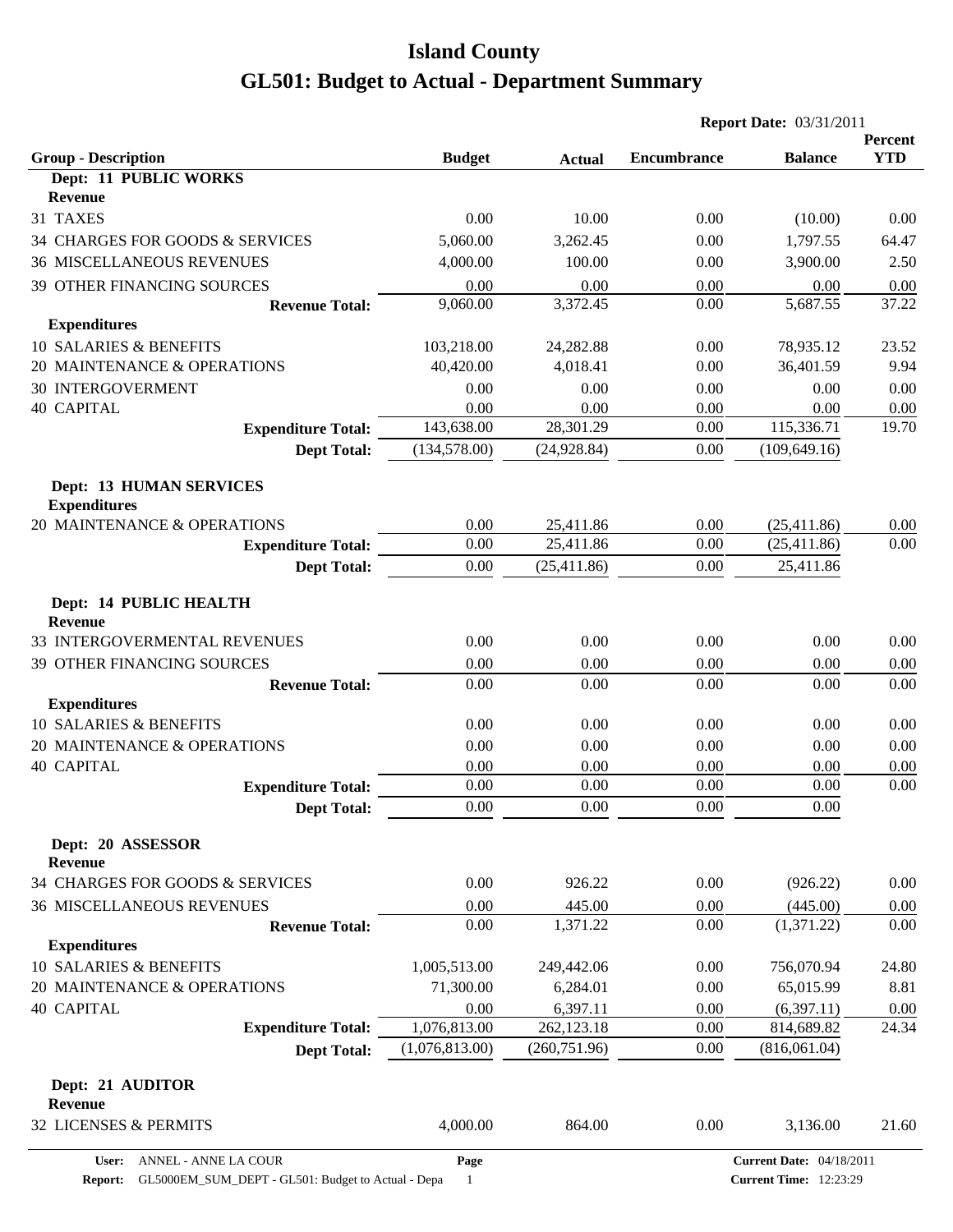|                                                    |               |               |                    | <b>Report Date: 03/31/2011</b> |                       |
|----------------------------------------------------|---------------|---------------|--------------------|--------------------------------|-----------------------|
| <b>Group - Description</b>                         | <b>Budget</b> | <b>Actual</b> | <b>Encumbrance</b> | <b>Balance</b>                 | Percent<br><b>YTD</b> |
| 34 CHARGES FOR GOODS & SERVICES                    | 597,500.00    | 145,870.97    | 0.00               | 451,629.03                     | 24.41                 |
| <b>36 MISCELLANEOUS REVENUES</b>                   | 300.00        | 109.78        | 0.00               | 190.22                         | 36.59                 |
| <b>Revenue Total:</b>                              | 601,800.00    | 146,844.75    | 0.00               | 454,955.25                     | 24.40                 |
| <b>Expenditures</b>                                |               |               |                    |                                |                       |
| 10 SALARIES & BENEFITS                             | 694,145.00    | 151,410.25    | 0.00               | 542,734.75                     | 21.81                 |
| 20 MAINTENANCE & OPERATIONS                        | 83,288.00     | 11,632.73     | 0.00               | 71,655.27                      | 13.96                 |
| <b>Expenditure Total:</b>                          | 777,433.00    | 163,042.98    | 0.00               | 614,390.02                     | 20.97                 |
| <b>Dept Total:</b>                                 | (175, 633.00) | (16, 198.23)  | 0.00               | (159, 434.77)                  |                       |
| Dept: 24 CLERK<br><b>Revenue</b>                   |               |               |                    |                                |                       |
| 33 INTERGOVERMENTAL REVENUES                       | 55,000.00     | 23,954.17     | 0.00               | 31,045.83                      | 43.55                 |
| 34 CHARGES FOR GOODS & SERVICES                    | 228,000.00    | 49,722.69     | 0.00               | 178,277.31                     | 21.80                 |
| <b>35 FINES &amp; PENALTIES</b>                    | 56,848.00     | 17,079.13     | 0.00               | 39,768.87                      | 30.04                 |
| <b>36 MISCELLANEOUS REVENUES</b>                   | 6,000.00      | 1,696.87      | 0.00               | 4,303.13                       | 28.28                 |
| 39 OTHER FINANCING SOURCES                         | 9,000.00      | 9,000.00      | 0.00               | 0.00                           | 100.00                |
| <b>Revenue Total:</b>                              | 354,848.00    | 101,452.86    | 0.00               | 253,395.14                     | 28.59                 |
| <b>Expenditures</b>                                |               |               |                    |                                |                       |
| 10 SALARIES & BENEFITS                             | 407,244.00    | 83,624.17     | 0.00               | 323,619.83                     | 20.53                 |
| 20 MAINTENANCE & OPERATIONS                        | 31,500.00     | 12,127.25     | 0.00               | 19,372.75                      | 38.49                 |
| <b>Expenditure Total:</b>                          | 438,744.00    | 95,751.42     | 0.00               | 342,992.58                     | 21.82                 |
| <b>Dept Total:</b>                                 | (83,896.00)   | 5,701.44      | 0.00               | (89, 597.44)                   |                       |
| Dept: 25 COMMISSIONERS<br><b>Revenue</b>           |               |               |                    |                                |                       |
| 34 CHARGES FOR GOODS & SERVICES                    | 400.00        | 83.15         | 0.00               | 316.85                         | 20.78                 |
| <b>36 MISCELLANEOUS REVENUES</b>                   | 0.00          | 0.00          | 0.00               | 0.00                           | 0.00                  |
| <b>Revenue Total:</b>                              | 400.00        | 83.15         | 0.00               | 316.85                         | 20.78                 |
| <b>Expenditures</b>                                |               |               |                    |                                |                       |
| 10 SALARIES & BENEFITS                             | 528,547.00    | 148,630.18    | 0.00               | 379,916.82                     | 28.12                 |
| 20 MAINTENANCE & OPERATIONS                        | 59,750.00     | 10,855.05     | 0.00               | 48,894.95                      | 18.16                 |
| <b>Expenditure Total:</b>                          | 588,297.00    | 159,485.23    | $0.00\,$           | 428,811.77                     | 27.10                 |
| <b>Dept Total:</b>                                 | (587, 897.00) | (159, 402.08) | 0.00               | (428, 494.92)                  |                       |
| <b>Dept: 26 CENTRAL SERVICES</b><br><b>Revenue</b> |               |               |                    |                                |                       |
| 31 TAXES                                           | 0.00          | 0.00          | 0.00               | 0.00                           | 0.00                  |
| <b>36 MISCELLANEOUS REVENUES</b>                   | 0.00          | 0.00          | 0.00               | 0.00                           | 0.00                  |
| 39 OTHER FINANCING SOURCES                         | 0.00          | 0.00          | 0.00               | 0.00                           | 0.00                  |
| <b>Revenue Total:</b>                              | 0.00          | 0.00          | 0.00               | 0.00                           | 0.00                  |
| <b>Expenditures</b>                                |               |               |                    |                                |                       |
| 10 SALARIES & BENEFITS                             | 476,117.00    | 87,601.43     | 0.00               | 388,515.57                     | 18.39                 |
| 20 MAINTENANCE & OPERATIONS                        | 375,744.00    | 157,202.78    | 9,366.27           | 209,174.95                     | 44.33                 |
| <b>40 CAPITAL</b>                                  | 140,000.00    | 4,800.00      | 0.00               | 135,200.00                     | 3.42                  |
| <b>60 DEBT SERVICE</b>                             | 0.00          | 0.00          | 0.00               | 0.00                           | 0.00                  |
| <b>Expenditure Total:</b>                          | 991,861.00    | 249,604.21    | 9,366.27           | 732,890.52                     | 26.10                 |
| <b>Dept Total:</b>                                 | (991, 861.00) | (249, 604.21) | (9,366.27)         | (732,890.52)                   |                       |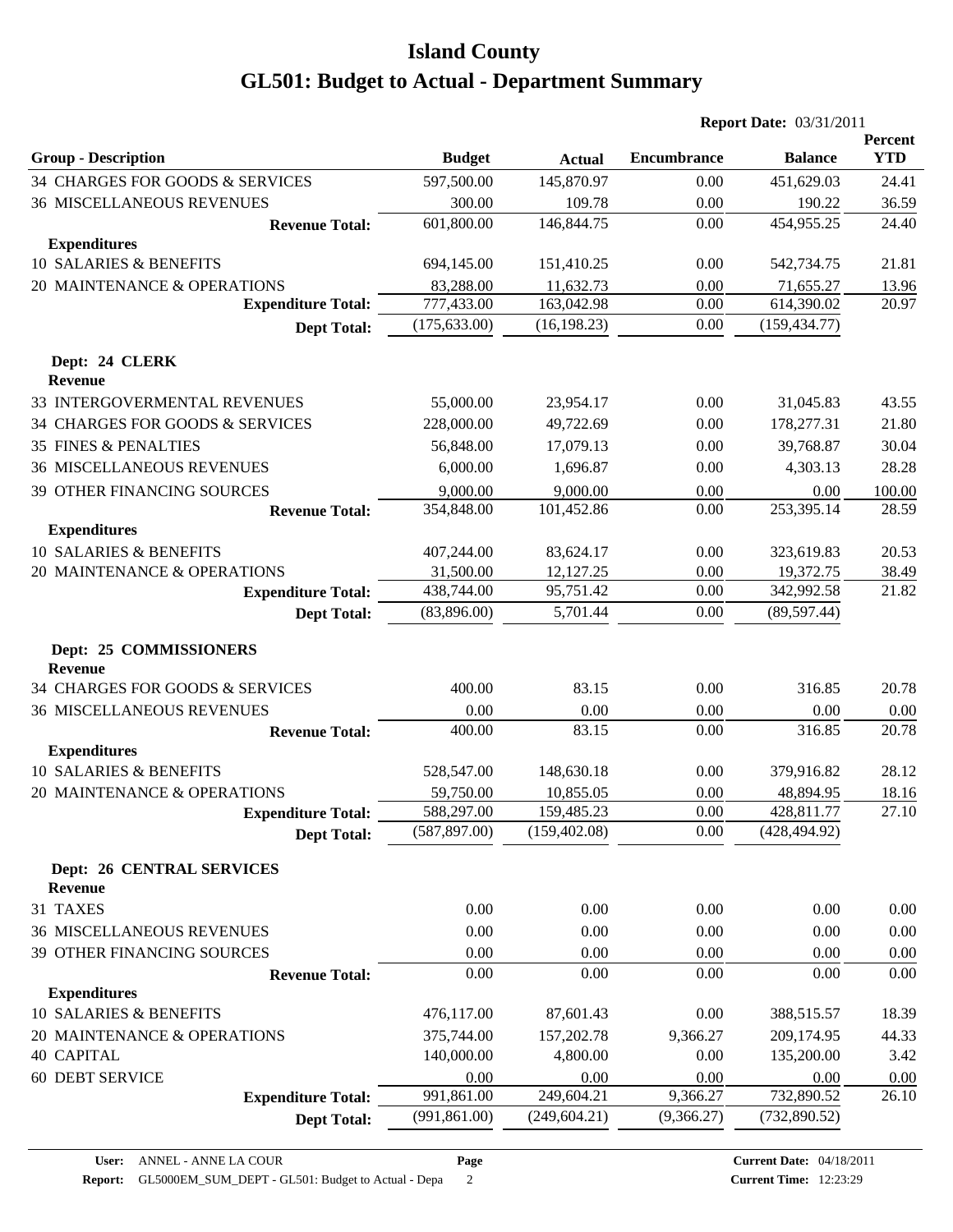|                                                     |               |               |                    | <b>Report Date: 03/31/2011</b> |                       |
|-----------------------------------------------------|---------------|---------------|--------------------|--------------------------------|-----------------------|
|                                                     |               |               |                    |                                | Percent<br><b>YTD</b> |
| <b>Group - Description</b><br>Dept: 27 CORONER      | <b>Budget</b> | <b>Actual</b> | <b>Encumbrance</b> | <b>Balance</b>                 |                       |
| Revenue                                             |               |               |                    |                                |                       |
| 33 INTERGOVERMENTAL REVENUES                        | 20,000.00     | 19,422.70     | 0.00               | 577.30                         | 97.11                 |
| <b>Revenue Total:</b>                               | 20,000.00     | 19,422.70     | 0.00               | 577.30                         | 97.11                 |
| <b>Expenditures</b>                                 |               |               |                    |                                |                       |
| 10 SALARIES & BENEFITS                              | 146,288.00    | 35,090.37     | 0.00               | 111,197.63                     | 23.98                 |
| 20 MAINTENANCE & OPERATIONS                         | 68,925.00     | 14,933.43     | 0.00               | 53,991.57                      | 21.66                 |
| <b>Expenditure Total:</b>                           | 215,213.00    | 50,023.80     | 0.00               | 165,189.20                     | 23.24                 |
| <b>Dept Total:</b>                                  | (195, 213.00) | (30,601.10)   | 0.00               | (164, 611.90)                  |                       |
| Dept: 28 FACILITIES & MAINTENANCE<br><b>Revenue</b> |               |               |                    |                                |                       |
| 34 CHARGES FOR GOODS & SERVICES                     | 40,000.00     | 24,408.92     | 0.00               | 15,591.08                      | 61.02                 |
| <b>Revenue Total:</b>                               | 40,000.00     | 24,408.92     | 0.00               | 15,591.08                      | 61.02                 |
| <b>Expenditures</b>                                 |               |               |                    |                                |                       |
| 10 SALARIES & BENEFITS                              | 558,009.00    | 130,409.33    | 0.00               | 427,599.67                     | 23.37                 |
| 20 MAINTENANCE & OPERATIONS                         | 422,750.00    | 71,372.07     | 0.00               | 351,377.93                     | 16.88                 |
| <b>Expenditure Total:</b>                           | 980,759.00    | 201,781.40    | 0.00               | 778,977.60                     | 20.57                 |
| <b>Dept Total:</b>                                  | (940, 759.00) | (177, 372.48) | 0.00               | (763, 386.52)                  |                       |
| Dept: 29 DISTRICT COURT<br><b>Revenue</b>           |               |               |                    |                                |                       |
| 33 INTERGOVERMENTAL REVENUES                        | 259,860.00    | 67,711.94     | 0.00               | 192,148.06                     | 26.05                 |
| 34 CHARGES FOR GOODS & SERVICES                     | 233,500.00    | 44,123.56     | 0.00               | 189,376.44                     | 18.89                 |
| <b>35 FINES &amp; PENALTIES</b>                     | 531,300.00    | 133,745.85    | 0.00               | 397,554.15                     | 25.17                 |
| <b>36 MISCELLANEOUS REVENUES</b>                    | 10,000.00     | 6,510.19      | 0.00               | 3,489.81                       | 65.10                 |
| <b>38 NONREVENUES</b>                               | 0.00          | 5,631.43      | 0.00               | (5,631.43)                     | 0.00                  |
| <b>Revenue Total:</b>                               | 1,034,660.00  | 257,722.97    | 0.00               | 776,937.03                     | 24.90                 |
| <b>Expenditures</b>                                 |               |               |                    |                                |                       |
| 10 SALARIES & BENEFITS                              | 854,740.00    | 196,794.13    | 0.00               | 657,945.87                     | 23.02                 |
| 20 MAINTENANCE & OPERATIONS                         | 91,010.00     | 17,339.83     | 0.00               | 73,670.17                      | 19.05                 |
| <b>Expenditure Total:</b>                           | 945,750.00    | 214,133.96    | 0.00               | 731,616.04                     | 22.64                 |
| <b>Dept Total:</b>                                  | 88,910.00     | 43,589.01     | 0.00               | 45,320.99                      |                       |
| <b>Dept: 36 MISCELLANEOUS</b><br><b>Revenue</b>     |               |               |                    |                                |                       |
| 33 INTERGOVERMENTAL REVENUES                        | 0.00          | 25,000.00     | 0.00               | (25,000.00)                    | 0.00                  |
| <b>Revenue Total:</b>                               | 0.00          | 25,000.00     | 0.00               | (25,000.00)                    | $0.00\,$              |
| <b>Expenditures</b>                                 |               |               |                    |                                |                       |
| 10 SALARIES & BENEFITS                              | 82,000.00     | 10,040.32     | 0.00               | 71,959.68                      | 12.24                 |
| 20 MAINTENANCE & OPERATIONS                         | 258,255.00    | 13,845.72     | 0.00               | 244,409.28                     | 5.36                  |
| <b>30 INTERGOVERMENT</b>                            | 69,417.00     | 54,146.00     | 0.00               | 15,271.00                      | 78.00                 |
| <b>Expenditure Total:</b>                           | 409,672.00    | 78,032.04     | 0.00               | 331,639.96                     | 19.04                 |
| <b>Dept Total:</b>                                  | (409, 672.00) | (53,032.04)   | 0.00               | (356, 639.96)                  |                       |
| Dept: 39 PROSECUTING ATTORNEY<br>Revenue            |               |               |                    |                                |                       |
| 33 INTERGOVERMENTAL REVENUES                        | 179,867.00    | 31,202.84     | 0.00               | 148,664.16                     | 17.34                 |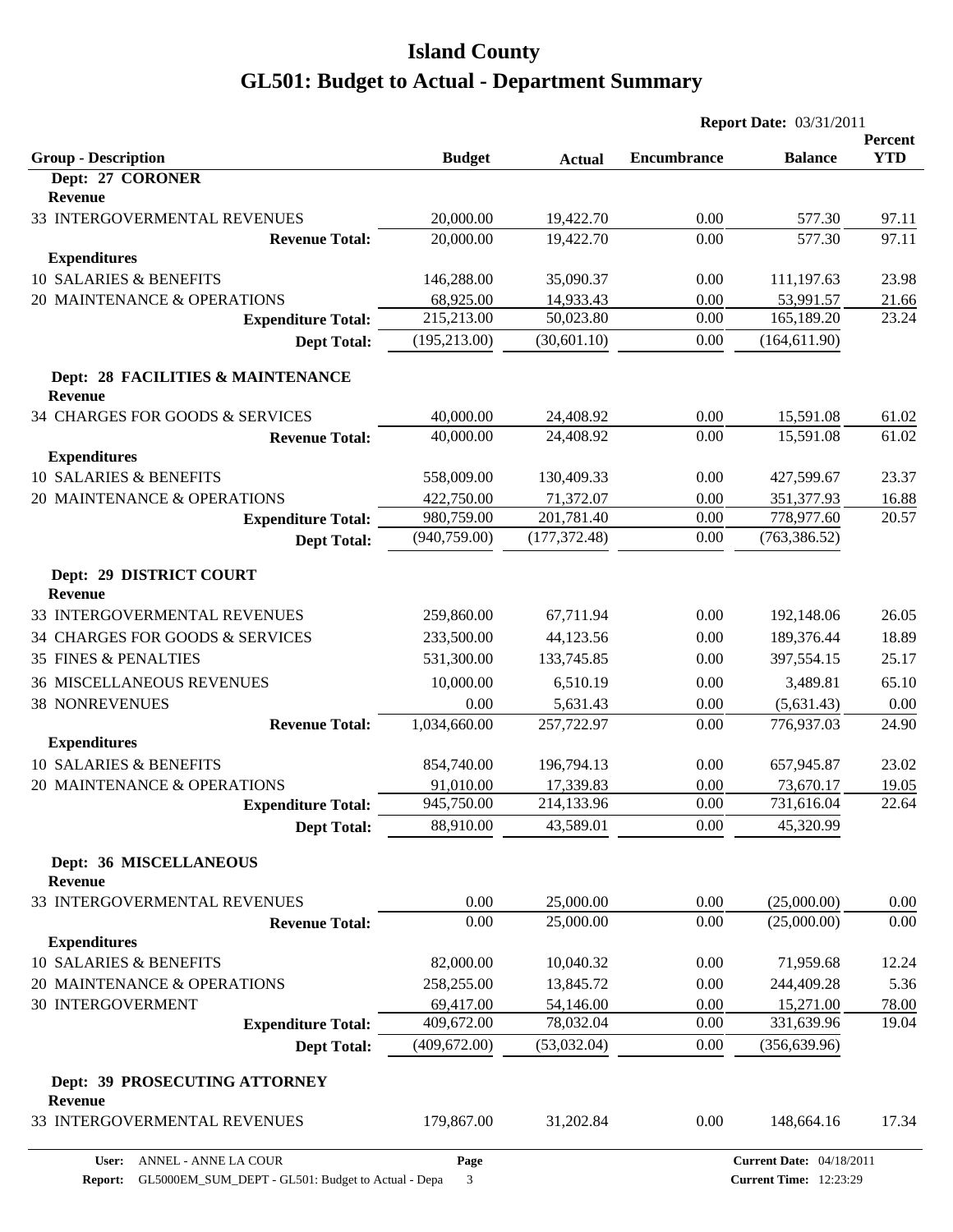|                                                  |                |               |             | <b>Report Date: 03/31/2011</b> |                       |  |
|--------------------------------------------------|----------------|---------------|-------------|--------------------------------|-----------------------|--|
| <b>Group - Description</b>                       | <b>Budget</b>  | <b>Actual</b> | Encumbrance | <b>Balance</b>                 | Percent<br><b>YTD</b> |  |
| 34 CHARGES FOR GOODS & SERVICES                  | 32,500.00      | 8,167.73      | 0.00        | 24,332.27                      | 25.13                 |  |
| <b>35 FINES &amp; PENALTIES</b>                  | 0.00           | 537.18        | 0.00        | (537.18)                       | 0.00                  |  |
| <b>36 MISCELLANEOUS REVENUES</b>                 | 0.00           | 43.75         | 0.00        | (43.75)                        | 0.00                  |  |
| 39 OTHER FINANCING SOURCES                       | 13,000.00      | 13,000.00     | 0.00        | 0.00                           | 100.00                |  |
| <b>Revenue Total:</b>                            | 225,367.00     | 52,951.50     | 0.00        | 172,415.50                     | 23.49                 |  |
| <b>Expenditures</b>                              |                |               |             |                                |                       |  |
| 10 SALARIES & BENEFITS                           | 1,167,000.00   | 288,230.44    | 0.00        | 878,769.56                     | 24.69                 |  |
| 20 MAINTENANCE & OPERATIONS                      | 102,756.00     | 13,353.27     | 0.00        | 89,402.73                      | 13.00                 |  |
| <b>40 CAPITAL</b>                                | 17,985.00      | 0.00          | 0.00        | 17,985.00                      | 0.00                  |  |
| <b>Expenditure Total:</b>                        | 1,287,741.00   | 301,583.71    | 0.00        | 986,157.29                     | 23.41                 |  |
| <b>Dept Total:</b>                               | (1,062,374.00) | (248, 632.21) | $0.00\,$    | (813,741.79)                   |                       |  |
| Dept: 40 SHERIFF<br><b>Revenue</b>               |                |               |             |                                |                       |  |
| 32 LICENSES & PERMITS                            | 20,000.00      | 7,745.25      | 0.00        | 12,254.75                      | 38.72                 |  |
| 33 INTERGOVERMENTAL REVENUES                     | 217,000.00     | 66,562.54     | 0.00        | 150,437.46                     | 30.67                 |  |
| 34 CHARGES FOR GOODS & SERVICES                  | 54,500.00      | 14,511.77     | 0.00        | 39,988.23                      | 26.62                 |  |
| <b>35 FINES &amp; PENALTIES</b>                  | 0.00           | 12.63         | 0.00        | (12.63)                        | 0.00                  |  |
| <b>36 MISCELLANEOUS REVENUES</b>                 | 4,700.00       | 1,566.18      | 0.00        | 3,133.82                       | 33.32                 |  |
| <b>38 NONREVENUES</b>                            | 0.00           | 1,090.50      | 0.00        | (1,090.50)                     | 0.00                  |  |
| 39 OTHER FINANCING SOURCES                       | 616,000.00     | 616,000.00    | 0.00        | 0.00                           | 100.00                |  |
| <b>Revenue Total:</b>                            | 912,200.00     | 707,488.87    | 0.00        | 204,711.13                     | 77.55                 |  |
| <b>Expenditures</b>                              |                |               |             |                                |                       |  |
| 10 SALARIES & BENEFITS                           | 4,975,085.00   | 1,221,124.58  | 0.00        | 3,753,960.42                   | 24.54                 |  |
| 20 MAINTENANCE & OPERATIONS                      | 847,284.00     | 411,491.15    | 0.00        | 435,792.85                     | 48.56                 |  |
| <b>30 INTERGOVERMENT</b>                         | 577,515.00     | 0.00          | 0.00        | 577,515.00                     | 0.00                  |  |
| 90 OTHER                                         | 0.00           | 0.00          | 0.00        | 0.00                           | 0.00                  |  |
| <b>Expenditure Total:</b>                        | 6,399,884.00   | 1,632,615.73  | 0.00        | 4,767,268.27                   | 25.51                 |  |
| <b>Dept Total:</b>                               | (5,487,684.00) | (925, 126.86) | 0.00        | (4,562,557.14)                 |                       |  |
| <b>Dept: 41 SUPERIOR COURT</b><br><b>Revenue</b> |                |               |             |                                |                       |  |
| 32 LICENSES & PERMITS                            | 20,000.00      | 2,208.00      | 0.00        | 17,792.00                      | 11.04                 |  |
| 33 INTERGOVERMENTAL REVENUES                     | 315,263.00     | 19,214.17     | 0.00        | 296,048.83                     | 6.09                  |  |
| 34 CHARGES FOR GOODS & SERVICES                  | 18,000.00      | 5,691.46      | 0.00        | 12,308.54                      | 31.61                 |  |
| 36 MISCELLANEOUS REVENUES                        | 0.00           | 362.50        | 0.00        | (362.50)                       | 0.00                  |  |
| <b>Revenue Total:</b>                            | 353,263.00     | 27,476.13     | 0.00        | 325,786.87                     | 7.77                  |  |
| <b>Expenditures</b>                              |                |               |             |                                |                       |  |
| 10 SALARIES & BENEFITS                           | 910,692.00     | 219,126.08    | 0.00        | 691,565.92                     | 24.06                 |  |
| 20 MAINTENANCE & OPERATIONS                      | 158,052.00     | 24,224.12     | 0.00        | 133,827.88                     | 15.32                 |  |
| <b>Expenditure Total:</b>                        | 1,068,744.00   | 243,350.20    | 0.00        | 825,393.80                     | 22.76                 |  |
| <b>Dept Total:</b>                               | (715, 481.00)  | (215,874.07)  | 0.00        | (499, 606.93)                  |                       |  |
| <b>Dept: 42 TREASURER</b><br>Revenue             |                |               |             |                                |                       |  |
| 31 TAXES                                         | 83,000.00      | 16,012.91     | 0.00        | 66,987.09                      | 19.29                 |  |
| 34 CHARGES FOR GOODS & SERVICES                  | 8,495.00       | 1,039.37      | 0.00        | 7,455.63                       | 12.23                 |  |
|                                                  |                |               |             |                                |                       |  |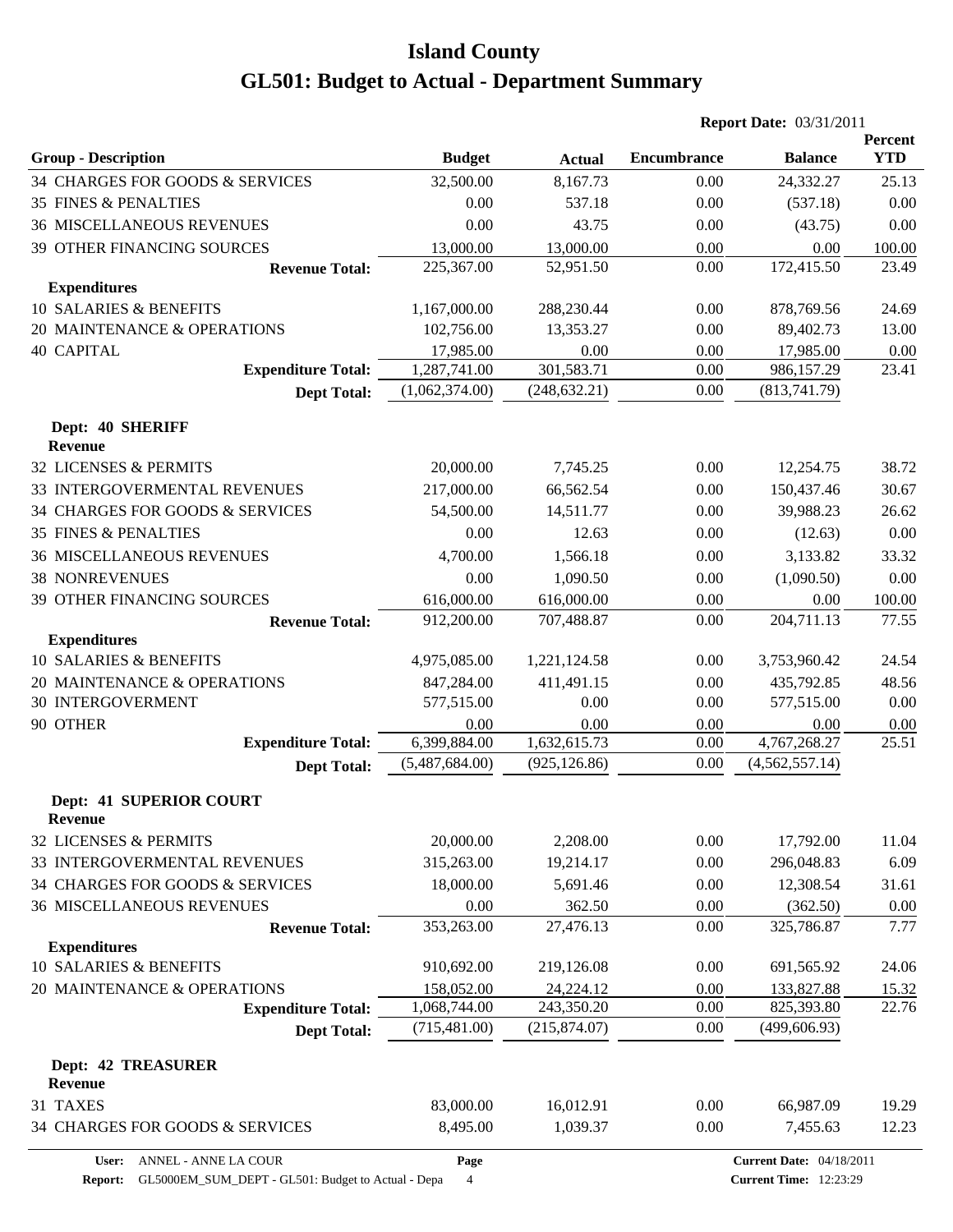|                                                        |               |               |                    | <b>Report Date: 03/31/2011</b> |                       |
|--------------------------------------------------------|---------------|---------------|--------------------|--------------------------------|-----------------------|
| <b>Group - Description</b>                             | <b>Budget</b> | <b>Actual</b> | <b>Encumbrance</b> | <b>Balance</b>                 | Percent<br><b>YTD</b> |
| <b>36 MISCELLANEOUS REVENUES</b>                       | 356,000.00    | 52,434.19     | 0.00               | 303,565.81                     | 14.72                 |
| <b>Revenue Total:</b>                                  | 447,495.00    | 69,486.47     | 0.00               | 378,008.53                     | 15.52                 |
| <b>Expenditures</b>                                    |               |               |                    |                                |                       |
| 10 SALARIES & BENEFITS                                 | 401,812.00    | 81,136.28     | 0.00               | 320,675.72                     | 20.19                 |
| 20 MAINTENANCE & OPERATIONS                            | 63,057.00     | 19,555.59     | 0.00               | 43,501.41                      | 31.01                 |
| <b>60 DEBT SERVICE</b>                                 | 5,000.00      | 422.66        | 0.00               | 4,577.34                       | 8.45                  |
| <b>Expenditure Total:</b>                              | 469,869.00    | 101,114.53    | 0.00               | 368,754.47                     | 21.51                 |
| <b>Dept Total:</b>                                     | (22, 374.00)  | (31,628.06)   | 0.00               | 9,254.06                       |                       |
| Dept: 47 BUDGET<br><b>Expenditures</b>                 |               |               |                    |                                |                       |
| 10 SALARIES & BENEFITS                                 | 118,952.00    | 31,002.74     | 0.00               | 87,949.26                      | 26.06                 |
| 20 MAINTENANCE & OPERATIONS                            | 8,300.00      | 1,386.43      | 0.00               | 6,913.57                       | 16.70                 |
| <b>Expenditure Total:</b>                              | 127,252.00    | 32,389.17     | 0.00               | 94,862.83                      | 25.45                 |
| <b>Dept Total:</b>                                     | (127, 252.00) | (32, 389.17)  | 0.00               | (94, 862.83)                   |                       |
| <b>Dept: 48 EMERGENCY MANAGEMENT</b><br><b>Revenue</b> |               |               |                    |                                |                       |
| 33 INTERGOVERMENTAL REVENUES                           | 213,411.00    | 0.00          | 0.00               | 213,411.00                     | 0.00                  |
| <b>Revenue Total:</b>                                  | 213,411.00    | 0.00          | 0.00               | 213,411.00                     | 0.00                  |
| <b>Expenditures</b>                                    |               |               |                    |                                |                       |
| 10 SALARIES & BENEFITS                                 | 50,677.00     | 6,243.71      | 0.00               | 44,433.29                      | 12.32                 |
| 20 MAINTENANCE & OPERATIONS                            | 179,133.00    | 12,829.07     | 0.00               | 166,303.93                     | 7.16                  |
| <b>30 INTERGOVERMENT</b>                               | 25,000.00     | 2,884.00      | 0.00               | 22,116.00                      | 11.53                 |
| <b>40 CAPITAL</b>                                      | 17,278.00     | 0.00          | 0.00               | 17,278.00                      | 0.00                  |
| <b>Expenditure Total:</b>                              | 272,088.00    | 21,956.78     | 0.00               | 250,131.22                     | 8.06                  |
| <b>Dept Total:</b>                                     | (58,677.00)   | (21, 956.78)  | 0.00               | (36, 720.22)                   |                       |
| Dept: 51 CIVIL SERVICE<br>Revenue                      |               |               |                    |                                |                       |
| 34 CHARGES FOR GOODS & SERVICES                        | 500.00        | 0.00          | 0.00               | 500.00                         | 0.00                  |
| <b>Revenue Total:</b>                                  | 500.00        | 0.00          | 0.00               | 500.00                         | 0.00                  |
| <b>Expenditures</b>                                    |               |               |                    |                                |                       |
| 20 MAINTENANCE & OPERATIONS                            | $0.00\,$      | 283.19        | 0.00               | (283.19)                       | 0.00                  |
| <b>Expenditure Total:</b>                              | 0.00          | 283.19        | 0.00               | (283.19)                       | 0.00                  |
| <b>Dept Total:</b>                                     | 500.00        | (283.19)      | 0.00               | 783.19                         |                       |
| Dept: 53 PLANNING<br><b>Revenue</b>                    |               |               |                    |                                |                       |
| 32 LICENSES & PERMITS                                  | 870,000.00    | 246,714.94    | 0.00               | 623,285.06                     | 28.35                 |
| 33 INTERGOVERMENTAL REVENUES                           | 177,200.00    | 0.00          | 0.00               | 177,200.00                     | 0.00                  |
| 34 CHARGES FOR GOODS & SERVICES                        | 491,100.00    | 96,732.03     | 0.00               | 394,367.97                     | 19.69                 |
| <b>36 MISCELLANEOUS REVENUES</b>                       | 2,000.00      | (253.09)      | 0.00               | 2,253.09                       | $-12.65$              |
| 39 OTHER FINANCING SOURCES                             | 49,000.00     | 49,000.00     | 0.00               | 0.00                           | 100.00                |
| <b>Revenue Total:</b>                                  | 1,589,300.00  | 392,193.88    | 0.00               | 1,197,106.12                   | 24.67                 |
| <b>Expenditures</b>                                    |               |               |                    |                                |                       |
| 10 SALARIES & BENEFITS                                 | 1,380,283.00  | 307,934.32    | 0.00               | 1,072,348.68                   | 22.30                 |
| 20 MAINTENANCE & OPERATIONS                            | 218,308.00    | 53,499.46     | 0.00               | 164,808.54                     | 24.50                 |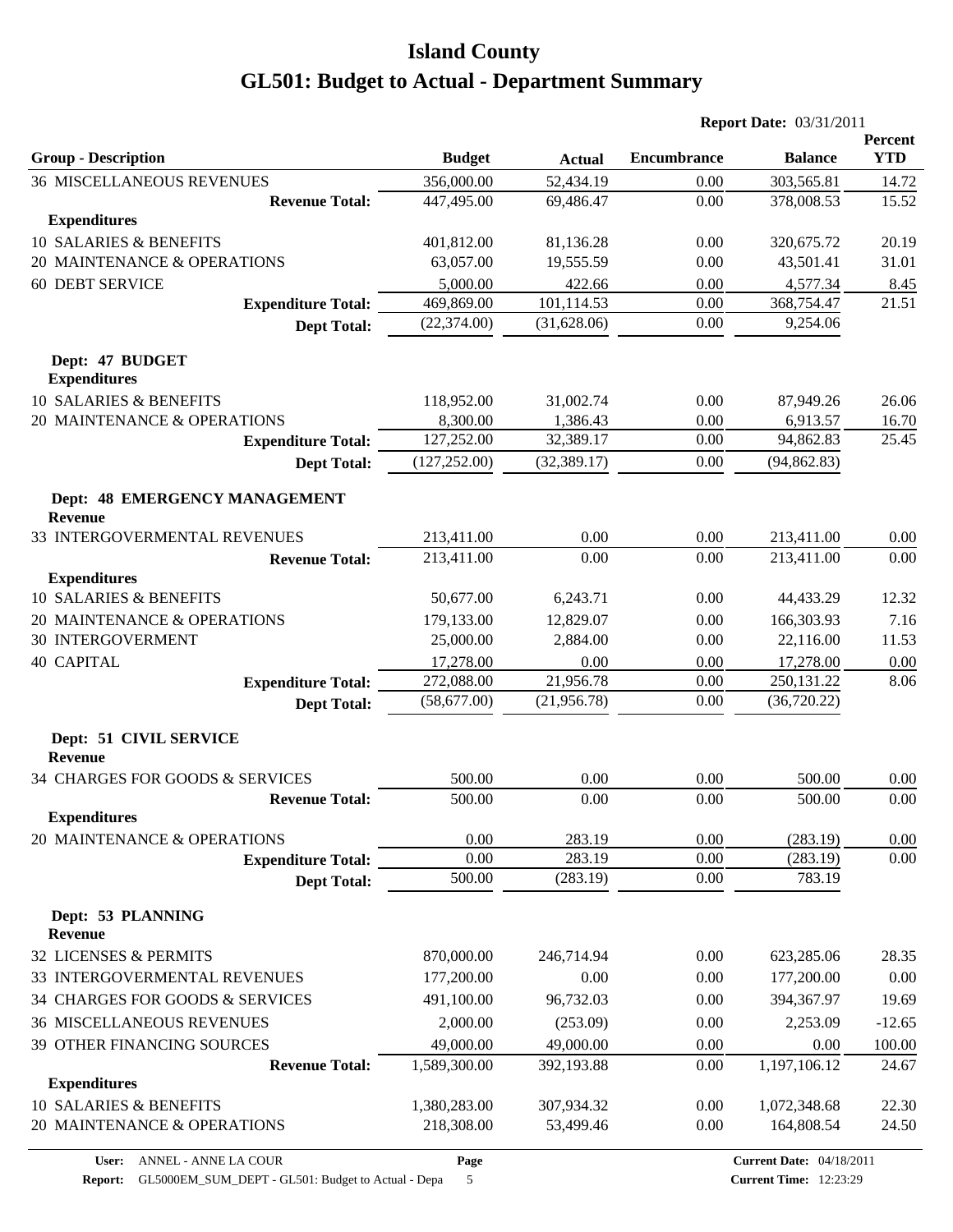|                                                   |                |               | <b>Report Date: 03/31/2011</b> |                |                       |
|---------------------------------------------------|----------------|---------------|--------------------------------|----------------|-----------------------|
| <b>Group - Description</b>                        | <b>Budget</b>  | <b>Actual</b> | <b>Encumbrance</b>             | <b>Balance</b> | Percent<br><b>YTD</b> |
| <b>Expenditure Total:</b>                         | 1,598,591.00   | 361,433.78    | 0.00                           | 1,237,157.22   | 22.60                 |
| <b>Dept Total:</b>                                | (9,291.00)     | 30,760.10     | 0.00                           | (40,051.10)    |                       |
| Dept: 54 GENERAL SERVICES ADMIN                   |                |               |                                |                |                       |
| <b>Revenue</b>                                    |                |               |                                |                |                       |
| 31 TAXES                                          | 0.00           | 0.00          | 0.00                           | 0.00           | 0.00                  |
| 33 INTERGOVERMENTAL REVENUES                      | 58,897.00      | 0.00          | 0.00                           | 58,897.00      | 0.00                  |
| 34 CHARGES FOR GOODS & SERVICES                   | 48,500.00      | 9,975.00      | 0.00                           | 38,525.00      | 20.56                 |
| <b>35 FINES &amp; PENALTIES</b>                   | 5,000.00       | 135.00        | 0.00                           | 4,865.00       | 2.70                  |
| <b>36 MISCELLANEOUS REVENUES</b>                  | 7,000.00       | 558.38        | 0.00                           | 6,441.62       | 7.97                  |
| <b>Revenue Total:</b>                             | 119,397.00     | 10,668.38     | 0.00                           | 108,728.62     | 8.93                  |
| <b>Expenditures</b>                               |                |               |                                |                |                       |
| 10 SALARIES & BENEFITS                            | 125,143.00     | 22,329.27     | 0.00                           | 102,813.73     | 17.84                 |
| 20 MAINTENANCE & OPERATIONS                       | 992,032.00     | 236,926.61    | 0.00                           | 755,105.39     | 23.88                 |
| <b>30 INTERGOVERMENT</b>                          | 11,044.00      | 9,853.27      | 0.00                           | 1,190.73       | 89.21                 |
| <b>40 CAPITAL</b>                                 | 0.00           | 0.00          | 0.00                           | 0.00           | 0.00                  |
| <b>60 DEBT SERVICE</b>                            | 0.00           | 0.00          | 0.00                           | 0.00           | 0.00                  |
| <b>Expenditure Total:</b>                         | 1,128,219.00   | 269,109.15    | 0.00                           | 859,109.85     | 23.85                 |
| <b>Dept Total:</b>                                | (1,008,822.00) | (258, 440.77) | 0.00                           | (750, 381.23)  |                       |
| <b>Dept: 59 HUMAN RESOURCES</b><br><b>Revenue</b> |                |               |                                |                |                       |
| <b>36 MISCELLANEOUS REVENUES</b>                  | 0.00           | 925.52        | 0.00                           | (925.52)       | 0.00                  |
| <b>Revenue Total:</b>                             | 0.00           | 925.52        | 0.00                           | (925.52)       | 0.00                  |
| <b>Expenditures</b>                               |                |               |                                |                |                       |
| 10 SALARIES & BENEFITS                            | 138,400.00     | 28,414.91     | 0.00                           | 109,985.09     | 20.53                 |
| 20 MAINTENANCE & OPERATIONS                       | 13,800.00      | 6,559.51      | 0.00                           | 7,240.49       | 47.53                 |
| <b>Expenditure Total:</b>                         | 152,200.00     | 34,974.42     | 0.00                           | 117,225.58     | 22.97                 |
| <b>Dept Total:</b>                                | (152,200.00)   | (34,048.90)   | 0.00                           | (118, 151.10)  |                       |
| Dept: 90 FUND NON-DEPARTMENTAL<br><b>Revenue</b>  |                |               |                                |                |                       |
| 30 USE OF FUND BALANCE/RESERVES                   | 150,000.00     | 0.00          | 0.00                           | 150,000.00     | 0.00                  |
| 31 TAXES                                          | 13,237,934.00  | 2,125,586.34  | 0.00                           | 11,112,347.66  | 16.05                 |
| 33 INTERGOVERMENTAL REVENUES                      | 1,007,000.00   | 216,714.18    | 0.00                           | 790,285.82     | 21.52                 |
| <b>36 MISCELLANEOUS REVENUES</b>                  | 14,000.00      | 1,143.47      | 0.00                           | 12,856.53      | 8.16                  |
| 39 OTHER FINANCING SOURCES                        | 1,192,000.00   | 1,192,000.00  | 0.00                           | 0.00           | 100.00                |
| <b>Revenue Total:</b>                             | 15,600,934.00  | 3,535,443.99  | 0.00                           | 12,065,490.01  | 22.66                 |
| <b>Expenditures</b>                               |                |               |                                |                |                       |
| 10 SALARIES & BENEFITS                            | (196,000.00)   | 32,869.68     | 0.00                           | (228, 869.68)  | $-16.77$              |
| 20 MAINTENANCE & OPERATIONS                       | 105,760.00     | 0.00          | 0.00                           | 105,760.00     | 0.00                  |
| 50 INTERDEPT & TRANSFERS                          | 1,668,107.00   | 1,184,545.02  | 0.00                           | 483,561.98     | 71.01                 |
| <b>60 DEBT SERVICE</b>                            | 0.00           | 0.00          | 0.00                           | 0.00           | 0.00                  |
| 90 OTHER                                          | 421,000.00     | 0.00          | 0.00                           | 421,000.00     | 0.00                  |
| <b>Expenditure Total:</b>                         | 1,998,867.00   | 1,217,414.70  | 0.00                           | 781,452.30     | 60.90                 |
| <b>Dept Total:</b>                                | 13,602,067.00  | 2,318,029.29  | 0.00                           | 11,284,037.71  |                       |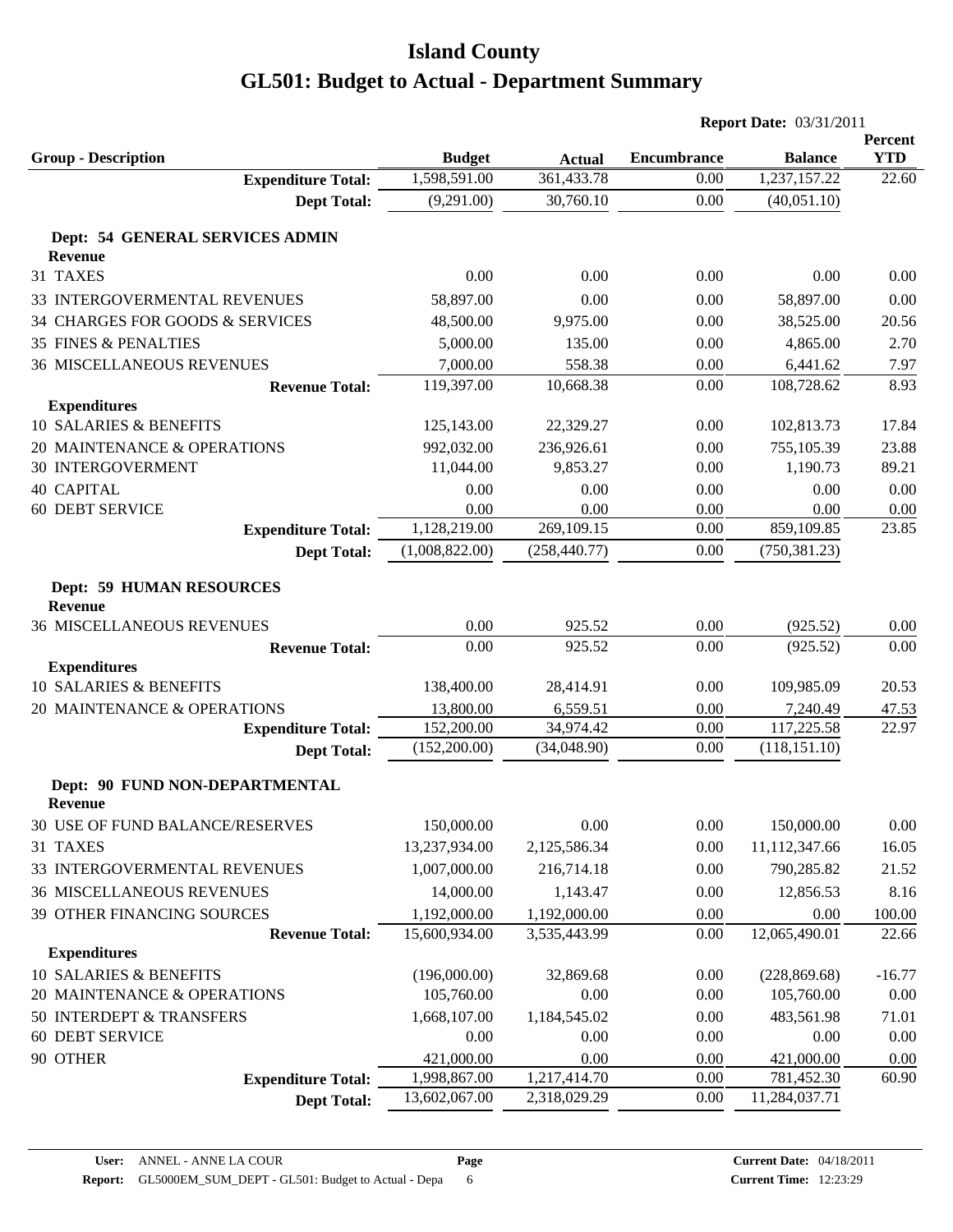|                                  |                                                                                                         | <b>Prior Years to Date Actuals</b> |              | 2011<br>Approved | 2011<br><b>Month</b><br>to Date @ | 2011<br>Year to<br>Date @ | 2011<br><b>Encumbered</b><br>Amount @ | 2011<br>Balance @    | <b>Percent</b>                              |
|----------------------------------|---------------------------------------------------------------------------------------------------------|------------------------------------|--------------|------------------|-----------------------------------|---------------------------|---------------------------------------|----------------------|---------------------------------------------|
| Object                           | <b>Description</b>                                                                                      | 2009                               | 2010         | <b>Budget</b>    | 03/31/2011                        | 03/31/2011                | 03/31/2011                            | 03/31/2011           | <b>YTD</b>                                  |
|                                  | 2% HOTEL/MOTEL PUBLIC FACILITI (124)                                                                    |                                    |              |                  |                                   |                           |                                       |                      |                                             |
| USE OF FUND BALANCE              |                                                                                                         | 0.00                               | 0.00         | 0.00             | 0.00                              | 0.00                      | 0.00                                  | 0.00                 | 0%                                          |
| <b>REVENUES</b>                  |                                                                                                         | 27,785.92                          | 27,287.65    | 115,000.00       | 7,536.26                          | 32,705.67                 | 0.00                                  | 82,294.33            | 28%                                         |
| <b>EXPENDITURES</b>              |                                                                                                         | (15, 481.00)                       | (10,963.90)  | (110, 400.00)    | (13,896.60)                       | (16,660.70)               | 0.00                                  | (93,739.30)          | 15 %                                        |
| <b>TRANSFERS OUT</b>             |                                                                                                         | (963.00)                           | (4,600.00)   | (4,600.00)       | 0.00                              | (4,500.00)                | 0.00                                  | (100.00)             | 98 %                                        |
|                                  | Net 2% HOTEL/MOTEL PUBLIC FACILITI (124)                                                                | 11.341.92                          | 11,723.75    | 0.00             | (6,360.34)                        | 11,544.97                 | 0.00                                  | (11, 544.97)         |                                             |
|                                  | <b>ALCOHOL/SUBSTANCE ABUSE (123)</b>                                                                    |                                    |              |                  |                                   |                           |                                       |                      |                                             |
| USE OF FUND BALANCE              |                                                                                                         | 0.00                               | 0.00         | 0.00             | 0.00                              | 0.00                      | 0.00                                  | 0.00                 | 0%                                          |
| <b>REVENUES</b>                  |                                                                                                         | 24,557.21                          | 2,969.96     | 11,000.00        | 915.07                            | 1,539.91                  | 0.00                                  | 9,460.09             | 14 %                                        |
| <b>GRANT REVENUES</b>            |                                                                                                         | 62,053.48                          | 103,373.18   | 584,395.00       | 0.00                              | 1,713.60                  | 0.00                                  | 582,681.40           | 0%                                          |
| <b>EXPENDITURES</b>              |                                                                                                         | (100, 110.07)                      | (67, 338.05) | (595, 395.00)    | (78, 701.81)                      | (90, 425.31)              | 0.00                                  | (504, 969.69)        | 15 %                                        |
| <b>TRANSFERS IN</b>              |                                                                                                         | 8.273.72                           | 28,883.00    | 0.00             | 0.00                              | 0.00                      | 0.00                                  | 0.00                 | 0%                                          |
| <b>TRANSFERS OUT</b>             |                                                                                                         | (3,968.25)                         | 0.00         | 0.00             | 0.00                              | 0.00                      | 0.00                                  | 0.00                 | 0%                                          |
|                                  | Net ALCOHOL/SUBSTANCE ABUSE (123)                                                                       | (9, 193.91)                        | 67,888.09    | 0.00             | (77, 786.74)                      | (87, 171.80)              | 0.00                                  | 87,171.80            |                                             |
| <b>ANTI-PROFITEERING (136)</b>   |                                                                                                         |                                    |              |                  |                                   |                           |                                       |                      |                                             |
| USE OF FUND BALANCE              |                                                                                                         | 0.00                               | 0.00         | 0.00             | 0.00                              | 0.00                      | 0.00                                  | 0.00                 | $0\%$                                       |
| <b>REVENUES</b>                  |                                                                                                         | 72.64                              | 8.12         | 0.00             | 2.51                              | 7.14                      | 0.00                                  | (7.14)               | $0\%$                                       |
| <b>TRANSFERS OUT</b>             |                                                                                                         | (20.000.00)                        | 0.00         | 0.00             | 0.00                              | 0.00                      | 0.00                                  | 0.00                 | $0\%$                                       |
| Net ANTI-PROFITEERING (136)      |                                                                                                         | (19, 927.36)                       | 8.12         | 0.00             | 2.51                              | 7.14                      | 0.00                                  | (7.14)               |                                             |
| <b>AUDITOR'S O &amp; M (118)</b> |                                                                                                         |                                    |              |                  |                                   |                           |                                       |                      |                                             |
| USE OF FUND BALANCE              |                                                                                                         | 0.00                               | 0.00         | 0.00             | 0.00                              | 0.00                      | 0.00                                  | 0.00                 | $0\%$                                       |
| <b>REVENUES</b>                  |                                                                                                         | 19,413.31                          | 15,751.03    | 124,665.00       | 5,511.00                          | 18,465.80                 | 0.00                                  | 106,199.20           | 15%                                         |
| <b>EXPENDITURES</b>              |                                                                                                         | (50, 976.41)                       | (50, 424.66) | (150,065.00)     | (8,460.58)                        | (53, 591.03)              | 0.00                                  | (96, 473.97)         | 36 %                                        |
| <b>TRANSFERS IN</b>              |                                                                                                         | 6,466.31                           | 25,400.00    | 25,400.00        | 0.00                              | 25,400.00                 | 0.00                                  | 0.00                 | 100 %                                       |
| <b>TRANSFERS OUT</b>             |                                                                                                         | 0.00                               | 0.00         | 0.00             | 0.00                              | 0.00                      | 0.00                                  | 0.00                 | $0\%$                                       |
| Net AUDITOR'S O & M (118)        |                                                                                                         | (25.096.79)                        | (9,273.63)   | 0.00             | (2.949.58)                        | (9.725.23)                | 0.00                                  | 9,725.23             |                                             |
| <b>CAPITAL DRAINAGE (321)</b>    |                                                                                                         |                                    |              |                  |                                   |                           |                                       |                      |                                             |
| <b>EXPENDITURES</b>              |                                                                                                         | (10, 208.00)                       | (17,668.56)  | (410,000.00)     | (13, 177.80)                      | (16,695.15)               | 0.00                                  | (393, 304.85)        | 4 %                                         |
| <b>TRANSFERS IN</b>              |                                                                                                         | 0.00                               | 100,000.00   | 410,000.00       | 0.00                              | 111,000.00                | 0.00                                  | 299,000.00           | 27 %                                        |
| <b>TRANSFERS OUT</b>             |                                                                                                         | 0.00                               | (22.700.00)  | 0.00             | 0.00                              | (16,800.00)               | 0.00                                  | 16,800.00            | 0%                                          |
| Net CAPITAL DRAINAGE (321)       |                                                                                                         | (10, 208.00)                       | 59,631.44    | 0.00             | (13, 177.80)                      | 77,504.85                 | 0.00                                  | (77, 504.85)         |                                             |
| CASA FUND (131)                  |                                                                                                         |                                    |              |                  |                                   |                           |                                       |                      |                                             |
| USE OF FUND BALANCE              |                                                                                                         | 0.00                               | 0.00         | 7,000.00         | 0.00                              | 0.00                      | 0.00                                  | 7,000.00             | 0%                                          |
| <b>REVENUES</b>                  |                                                                                                         | 700.00                             | 0.00         | 0.00             | 0.00                              | 200.00                    | 0.00                                  | (200.00)             | 0%                                          |
| <b>GRANT REVENUES</b>            |                                                                                                         | 12,170.00                          | 9,838.50     | 59,031.00        | 0.00                              | 4,919.25                  | 0.00                                  | 54,111.75            | 8%                                          |
| <b>EXPENDITURES</b>              |                                                                                                         | (28, 519.38)                       | (25,996.04)  | (116, 622.00)    | (12,765.43)                       | (28, 585.74)              | 0.00                                  | (88,036.26)          | 25 %                                        |
| <b>TRANSFERS IN</b>              |                                                                                                         | 12,647.72                          | 50,591.00    | 50,591.00        | 0.00                              | 50,591.00                 | 0.00                                  | 0.00                 | 100 %                                       |
| <b>TRANSFERS OUT</b>             |                                                                                                         | 0.00                               | 0.00         | 0.00             | 0.00                              | 0.00                      | 0.00                                  | 0.00                 | 0%                                          |
|                                  | User: ANNEL - ANNE LA COUR<br><b>Report:</b> GL5010EM FUND - GL535: Multi Year Budget to Actual by Fund |                                    |              | Page             |                                   |                           |                                       | <b>Current Date:</b> | 04/19/2011<br><b>Current Time: 10:42:13</b> |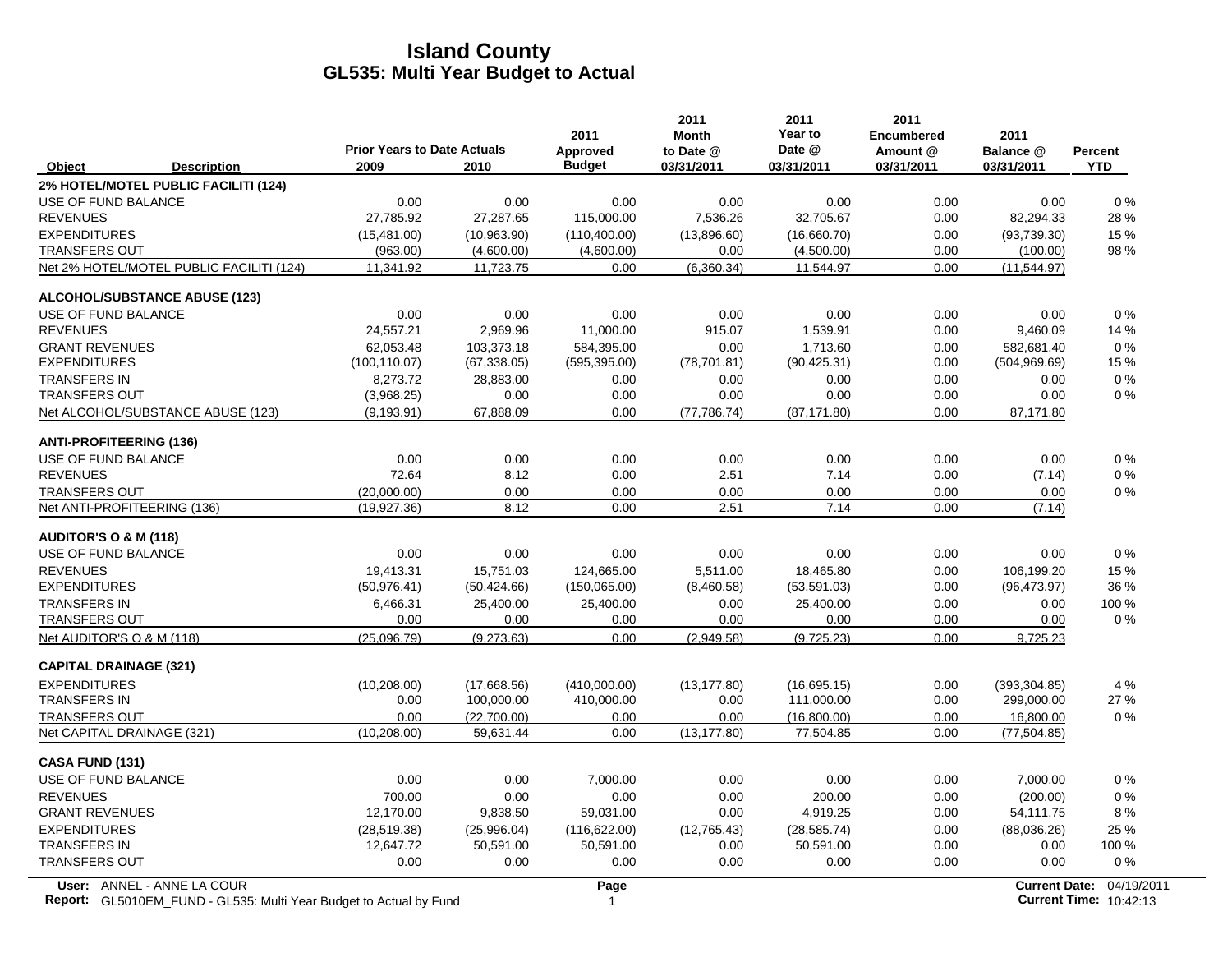|                                                                    | <b>Prior Years to Date Actuals</b> |              | 2011<br>Approved | 2011<br><b>Month</b><br>to Date @ | 2011<br>Year to<br>Date @ | 2011<br><b>Encumbered</b><br>Amount @ | 2011<br>Balance @    | <b>Percent</b>                |
|--------------------------------------------------------------------|------------------------------------|--------------|------------------|-----------------------------------|---------------------------|---------------------------------------|----------------------|-------------------------------|
| Object<br><b>Description</b>                                       | 2009                               | 2010         | <b>Budget</b>    | 03/31/2011                        | 03/31/2011                | 03/31/2011                            | 03/31/2011           | <b>YTD</b>                    |
| Net CASA FUND (131)                                                | (3,001.66)                         | 34,433.46    | 0.00             | (12,765.43)                       | 27,124.51                 | 0.00                                  | (27, 124.51)         |                               |
| <b>COMM MENTAL HEALTH FACILITY (148)</b>                           |                                    |              |                  |                                   |                           |                                       |                      |                               |
| <b>REVENUES</b>                                                    | 1,929.04                           | 1,446.78     | 5,566.00         | 482.26                            | 1,446.78                  | 0.00                                  | 4,119.22             | 26 %                          |
| <b>EXPENDITURES</b>                                                | 0.00                               | (819.22)     | (5,566.00)       | (819.22)                          | (2,711.66)                | 0.00                                  | (2,854.34)           | 49 %                          |
| Net COMM MENTAL HEALTH FACILITY (148)                              | 1,929.04                           | 627.56       | 0.00             | (336.96)                          | (1,264.88)                | 0.00                                  | 1,264.88             |                               |
| <b>CONSERVATION FUTURES (132)</b>                                  |                                    |              |                  |                                   |                           |                                       |                      |                               |
| USE OF FUND BALANCE                                                | 0.00                               | 0.00         | 0.00             | 0.00                              | 0.00                      | 0.00                                  | 0.00                 | $0\%$                         |
| <b>REVENUES</b>                                                    | 44,290.59                          | 37,895.24    | 677,000.00       | 8,580.76                          | 18,363.63                 | 0.00                                  | 658,636.37           | 3%                            |
| <b>GRANT REVENUES</b>                                              | 72,001.81                          | 28,744.20    | 0.00             | 0.00                              | 0.00                      | 0.00                                  | 0.00                 | $0\%$                         |
| <b>EXPENDITURES</b>                                                | (2,601.20)                         | (1, 143.74)  | (677,000.00)     | (467.66)                          | (1,982.65)                | 0.00                                  | (675, 017.35)        | 0%                            |
| <b>TRANSFERS OUT</b>                                               | 0.00                               | 0.00         | 0.00             | 0.00                              | 0.00                      | 0.00                                  | 0.00                 | $0\%$                         |
| Net CONSERVATION FUTURES (132)                                     | 113,691.20                         | 65,495.70    | 0.00             | 8,113.10                          | 16,380.98                 | 0.00                                  | (16, 380.98)         |                               |
| <b>CONSTRUCTION &amp; ACQUISITION (308)</b>                        |                                    |              |                  |                                   |                           |                                       |                      |                               |
| USE OF FUND BALANCE                                                | 0.00                               | 0.00         | 0.00             | 0.00                              | 0.00                      | 0.00                                  | 0.00                 | $0\%$                         |
| <b>EXPENDITURES</b>                                                | 0.00                               | 0.00         | 0.00             | 0.00                              | 0.00                      | 0.00                                  | 0.00                 | $0\%$                         |
| <b>TRANSFERS IN</b>                                                | 0.00                               | 0.00         | 0.00             | 0.00                              | 0.00                      | 0.00                                  | 0.00                 | $0\%$                         |
| Net CONSTRUCTION & ACQUISITION (308)                               | 0.00                               | 0.00         | 0.00             | 0.00                              | 0.00                      | 0.00                                  | 0.00                 |                               |
| <b>CORNET BAY DOCK (119)</b>                                       |                                    |              |                  |                                   |                           |                                       |                      |                               |
| <b>REVENUES</b>                                                    | 9,490.00                           | 10,610.00    | 16,400.00        | 2,665.00                          | 11,425.00                 | 0.00                                  | 4,975.00             | 70 %                          |
| <b>EXPENDITURES</b>                                                | (1,486.46)                         | (1,613.88)   | (16,400.00)      | (586.02)                          | (1,603.04)                | 0.00                                  | (14,796.96)          | 10%                           |
| <b>TRANSFERS OUT</b>                                               | 0.00                               | (600.00)     | 0.00             | 0.00                              | (700.00)                  | 0.00                                  | 700.00               | $0\%$                         |
| Net CORNET BAY DOCK (119)                                          | 8,003.54                           | 8,396.12     | 0.00             | 2,078.98                          | 9,121.96                  | 0.00                                  | (9, 121.96)          |                               |
| <b>COUNTY FAIR (110)</b>                                           |                                    |              |                  |                                   |                           |                                       |                      |                               |
| <b>REVENUES</b>                                                    | 6.763.43                           | 23.471.50    | 238,000.00       | 40.739.95                         | 54,684.55                 | 0.00                                  | 183.315.45           | 23 %                          |
| <b>GRANT REVENUES</b>                                              | 0.00                               | 0.00         | 0.00             | 0.00                              | 0.00                      | 0.00                                  | 0.00                 | $0\%$                         |
| <b>EXPENDITURES</b>                                                | (24, 535.77)                       | (21, 201.23) | (268,000.00)     | (8, 103.94)                       | (23, 459.84)              | 0.00                                  | (244, 540.16)        | 9%                            |
| <b>TRANSFERS IN</b>                                                | 0.00                               | 0.00         | 30,000.00        | 0.00                              | 0.00                      | 0.00                                  | 30,000.00            | $0\%$                         |
| <b>TRANSFERS OUT</b>                                               | 0.00                               | 0.00         | 0.00             | 0.00                              | 0.00                      | 0.00                                  | 0.00                 | $0\%$                         |
| Net COUNTY FAIR (110)                                              | (17, 772.34)                       | 2.270.27     | 0.00             | 32.636.01                         | 31,224.71                 | 0.00                                  | (31, 224.71)         |                               |
| <b>COUNTY LAW LIBRARY (103)</b>                                    |                                    |              |                  |                                   |                           |                                       |                      |                               |
| USE OF FUND BALANCE                                                | 0.00                               | 0.00         | 6,780.00         | 0.00                              | 0.00                      | 0.00                                  | 6,780.00             | $0\%$                         |
| <b>REVENUES</b>                                                    | 6,846.49                           | 6,260.57     | 26,100.00        | 2,798.34                          | 6,854.02                  | 0.00                                  | 19,245.98            | 26 %                          |
| <b>EXPENDITURES</b>                                                | (6,351.99)                         | (7,036.48)   | (32,880.00)      | (2,979.29)                        | (7,503.12)                | 0.00                                  | (25, 376.88)         | 23 %                          |
| Net COUNTY LAW LIBRARY (103)                                       | 494.50                             | (775.91)     | 0.00             | (180.95)                          | (649.10)                  | 0.00                                  | 649.10               |                               |
| <b>COUNTY ROAD (101)</b>                                           |                                    |              |                  |                                   |                           |                                       |                      |                               |
| USE OF FUND BALANCE                                                | 0.00                               | 0.00         | 13,113.00        | 0.00                              | 0.00                      | 0.00                                  | 13,113.00            | $0\%$                         |
| User: ANNEL - ANNE LA COUR                                         |                                    |              | Page             |                                   |                           |                                       | <b>Current Date:</b> | 04/19/2011                    |
| Report: GL5010EM_FUND - GL535: Multi Year Budget to Actual by Fund |                                    |              | 2                |                                   |                           |                                       |                      | <b>Current Time: 10:42:13</b> |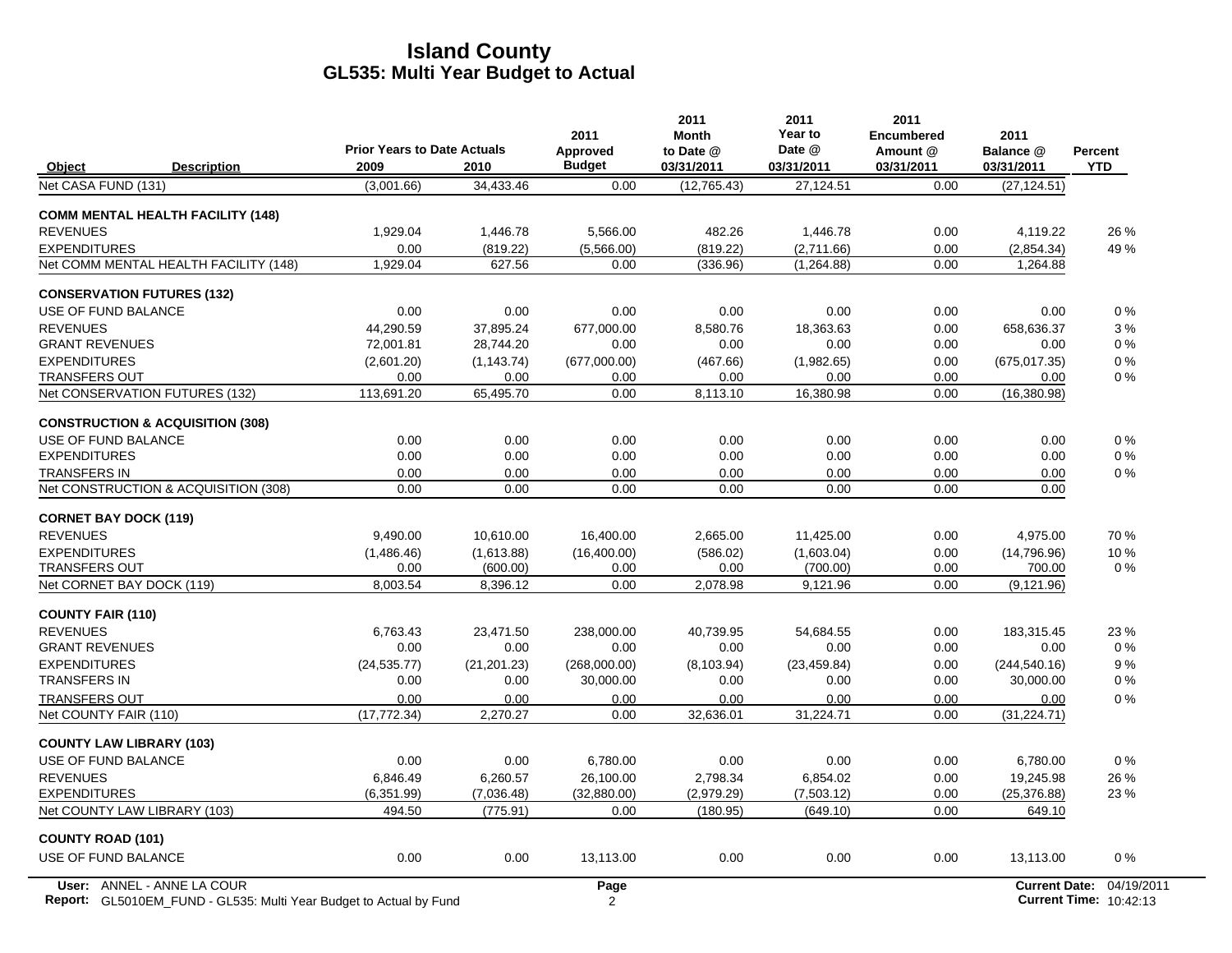|                                   |                                         | <b>Prior Years to Date Actuals</b> |                | 2011                      | 2011<br><b>Month</b><br>to Date @ | 2011<br>Year to<br>Date @ | 2011<br><b>Encumbered</b><br>Amount @ | 2011<br>Balance @ |                              |
|-----------------------------------|-----------------------------------------|------------------------------------|----------------|---------------------------|-----------------------------------|---------------------------|---------------------------------------|-------------------|------------------------------|
| Object                            | <b>Description</b>                      | 2009                               | 2010           | Approved<br><b>Budget</b> | 03/31/2011                        | 03/31/2011                | 03/31/2011                            | 03/31/2011        | <b>Percent</b><br><b>YTD</b> |
| <b>REVENUES</b>                   |                                         | 1,962,326.58                       | 1,963,196.65   | 14,801,331.00             | 596,697.55                        | 1,756,257.74              | 0.00                                  | 13,045,073.26     | 12%                          |
| <b>GRANT REVENUES</b>             |                                         | 568.844.02                         | 92,366.03      | 4,541,277.00              | 114,196.22                        | 500,389.37                | 0.00                                  | 4,040,887.63      | 11 %                         |
| <b>EXPENDITURES</b>               |                                         | (1,853,635.19)                     | (2,070,274.25) | (17,776,124.00)           | (781, 396.96)                     | (1,741,196.59)            | 0.00                                  | (16,034,927.41)   | 10 %                         |
| <b>TRANSFERS IN</b>               |                                         | 0.00                               | 0.00           | 0.00                      | 0.00                              | 0.00                      | 0.00                                  | 0.00              | 0%                           |
| TRANSFERS OUT                     |                                         | (359, 494.37)                      | (1,526,217.00) | (1,579,597.00)            | 0.00                              | (1,514,967.00)            | 0.00                                  | (64, 630.00)      | 96 %                         |
| Net COUNTY ROAD (101)             |                                         | 318,041.04                         | (1,540,928.57) | 0.00                      | (70, 503.19)                      | (999.516.48)              | 0.00                                  | 999,516.48        |                              |
| <b>COURTHOUSE EXPANSION (309)</b> |                                         |                                    |                |                           |                                   |                           |                                       |                   |                              |
| <b>REVENUES</b>                   |                                         | 26.01                              | 6.07           | 0.00                      | 1.87                              | 5.34                      | 0.00                                  | (5.34)            | 0%                           |
|                                   | Net COURTHOUSE EXPANSION (309)          | 26.01                              | 6.07           | 0.00                      | 1.87                              | 5.34                      | 0.00                                  | (5.34)            |                              |
|                                   | <b>DEVELOPMENTAL DISABILITIES (114)</b> |                                    |                |                           |                                   |                           |                                       |                   |                              |
| USE OF FUND BALANCE               |                                         | 0.00                               | 0.00           | 0.00                      | 0.00                              | 0.00                      | 0.00                                  | 0.00              | 0%                           |
| <b>REVENUES</b>                   |                                         | 12,404.71                          | 10,576.79      | 190,000.00                | 2,166.83                          | 4,949.39                  | 0.00                                  | 185,050.61        | 3%                           |
| <b>GRANT REVENUES</b>             |                                         | 47,515.17                          | 41,828.66      | 517,107.00                | 42,143.00                         | 42,143.00                 | 0.00                                  | 474,964.00        | 8 %                          |
| <b>EXPENDITURES</b>               |                                         | (107, 358.01)                      | (65, 812.21)   | (707, 107.00)             | (49, 941.76)                      | (105, 167.37)             | 0.00                                  | (601, 939.63)     | 15 %                         |
| TRANSFERS OUT                     |                                         | 0.00                               | 0.00           | 0.00                      | 0.00                              | 0.00                      | 0.00                                  | 0.00              | 0%                           |
|                                   | Net DEVELOPMENTAL DISABILITIES (114)    | (47, 438.13)                       | (13, 406.76)   | 0.00                      | (5,631.93)                        | (58,074.98)               | 0.00                                  | 58,074.98         |                              |
| <b>DRUG SEIZURE (133)</b>         |                                         |                                    |                |                           |                                   |                           |                                       |                   |                              |
| USE OF FUND BALANCE               |                                         | 0.00                               | 0.00           | 0.00                      | 0.00                              | 0.00                      | 0.00                                  | 0.00              | 0%                           |
| <b>REVENUES</b>                   |                                         | 211.44                             | 1,454.72       | 10,000.00                 | 701.07                            | 1,603.07                  | 0.00                                  | 8,396.93          | 16 %                         |
| <b>EXPENDITURES</b>               |                                         | (8,445.44)                         | 0.00           | (10,000.00)               | 0.00                              | 0.00                      | 0.00                                  | (10,000.00)       | 0%                           |
| <b>TRANSFERS OUT</b>              |                                         | (10,000.00)                        | 0.00           | 0.00                      | 0.00                              | 0.00                      | 0.00                                  | 0.00              | 0%                           |
| Net DRUG SEIZURE (133)            |                                         | (18, 234.00)                       | 1,454.72       | 0.00                      | 701.07                            | 1,603.07                  | 0.00                                  | (1,603.07)        |                              |
| <b>ELECTION RESERVE (111)</b>     |                                         |                                    |                |                           |                                   |                           |                                       |                   |                              |
| USE OF FUND BALANCE               |                                         | 0.00                               | 0.00           | 0.00                      | 0.00                              | 0.00                      | 0.00                                  | 0.00              | 0%                           |
| <b>REVENUES</b>                   |                                         | 4,655.08                           | 10,918.66      | 250,000.00                | 8,955.56                          | 9,079.56                  | 0.00                                  | 240,920.44        | 4 %                          |
| <b>GRANT REVENUES</b>             |                                         | 0.00                               | 0.00           | 0.00                      | 0.00                              | 0.00                      | 0.00                                  | 0.00              | 0%                           |
| <b>EXPENDITURES</b>               |                                         | (85, 470.75)                       | (72, 442.15)   | (450,000.00)              | (7,596.27)                        | (54, 580.33)              | 0.00                                  | (395, 419.67)     | 12%                          |
| <b>TRANSFERS IN</b>               |                                         | 31,700.00                          | 219,925.00     | 200,000.00                | 0.00                              | 200,000.00                | 0.00                                  | 0.00              | 100 %                        |
| <b>TRANSFERS OUT</b>              |                                         | 0.00                               | 0.00           | 0.00                      | 0.00                              | 0.00                      | 0.00                                  | 0.00              | 0%                           |
| Net ELECTION RESERVE (111)        |                                         | (49.115.67)                        | 158.401.51     | 0.00                      | 1,359.29                          | 154,499.23                | 0.00                                  | (154, 499.23)     |                              |
| <b>ENHANCED 911 (140)</b>         |                                         |                                    |                |                           |                                   |                           |                                       |                   |                              |
| <b>REVENUES</b>                   |                                         | 72,476.46                          | 68,847.86      | 740,000.00                | 58,031.74                         | 138,163.65                | 0.00                                  | 601,836.35        | 19%                          |
| <b>GRANT REVENUES</b>             |                                         | 0.00                               | 0.00           | 0.00                      | 0.00                              | 0.00                      | 0.00                                  | 0.00              | $0\%$                        |
| <b>EXPENDITURES</b>               |                                         | 0.00                               | (75.00)        | (738, 500.00)             | (138, 163.65)                     | (329,600.89)              | 0.00                                  | (408, 899.11)     | 45 %                         |
| <b>TRANSFERS OUT</b>              |                                         | (375.00)                           | (1,500.00)     | (1,500.00)                | 0.00                              | (1,500.00)                | 0.00                                  | 0.00              | 100 %                        |
| Net ENHANCED 911 (140)            |                                         | 72,101.46                          | 67,272.86      | 0.00                      | (80, 131.91)                      | (192, 937.24)             | 0.00                                  | 192,937.24        |                              |

**EXTENSION SERVICES (160)**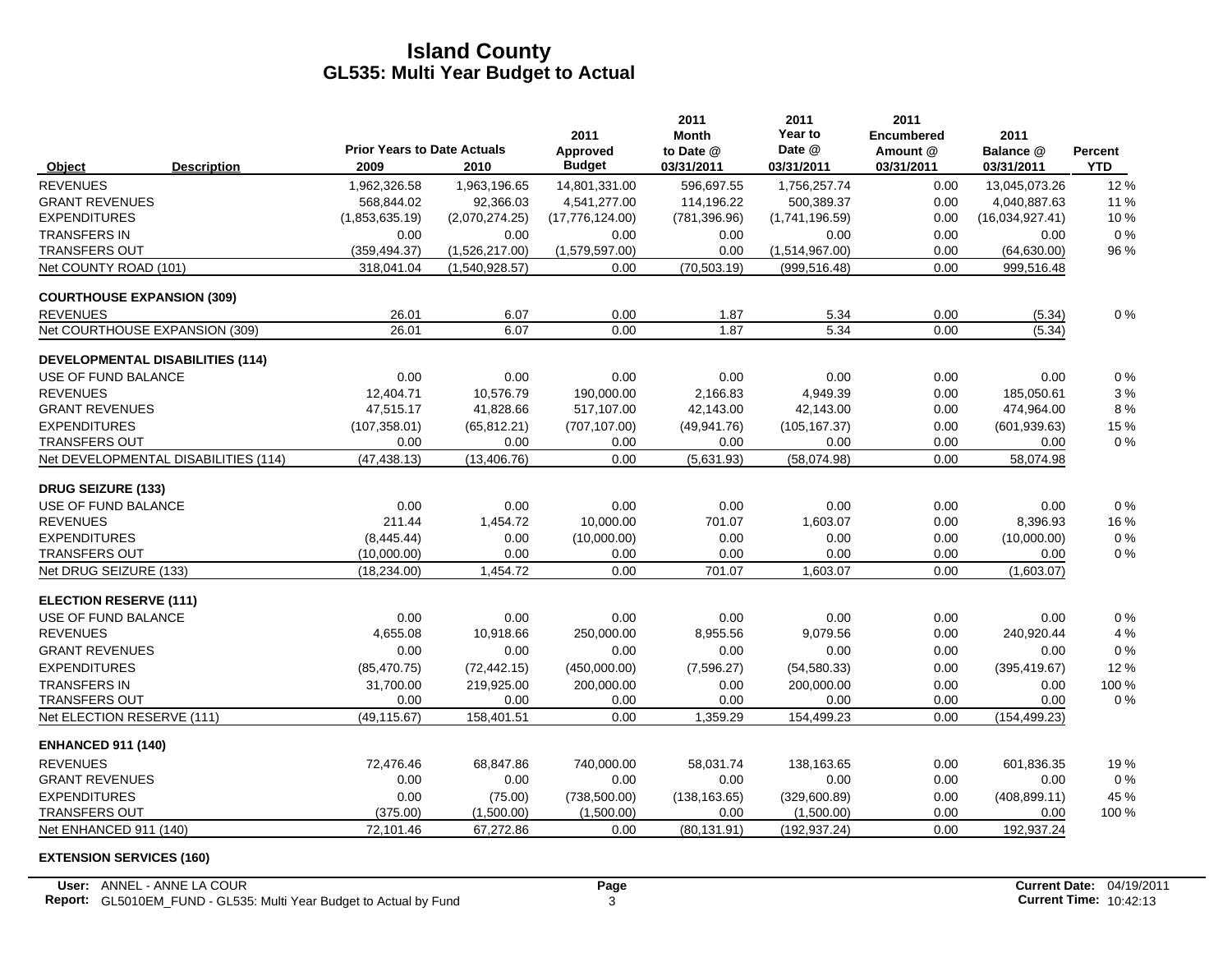|                                           |                                    |               | 2011          | 2011<br><b>Month</b> | 2011<br>Year to | 2011<br><b>Encumbered</b> | 2011          |            |
|-------------------------------------------|------------------------------------|---------------|---------------|----------------------|-----------------|---------------------------|---------------|------------|
|                                           | <b>Prior Years to Date Actuals</b> |               | Approved      | to Date @            | Date @          | Amount @                  | Balance @     | Percent    |
| <b>Description</b><br>Object              | 2009                               | 2010          | <b>Budget</b> | 03/31/2011           | 03/31/2011      | 03/31/2011                | 03/31/2011    | <b>YTD</b> |
| <b>REVENUES</b>                           | 2,275.32                           | 9,038.31      | 232,283.00    | 279.07               | 76,214.11       | 0.00                      | 156,068.89    | 33 %       |
| <b>GRANT REVENUES</b>                     | 63.245.97                          | 0.00          | 176.309.00    | (78, 467.99)         | (11.993.81)     | 0.00                      | 188.302.81    | $-7%$      |
| <b>EXPENDITURES</b>                       | (128, 965.99)                      | (104, 220.07) | (515, 259.00) | (33,738.08)          | (102, 490.15)   | 0.00                      | (412, 768.85) | 20%        |
| <b>TRANSFERS IN</b>                       | 216,469.00                         | 149,321.00    | 106,667.00    | 0.00                 | 95,950.00       | 0.00                      | 10,717.00     | 90 %       |
| <b>TRANSFERS OUT</b>                      | 0.00                               | 0.00          | 0.00          | 0.00                 | 0.00            | 0.00                      | 0.00          | $0\%$      |
| Net EXTENSION SERVICES (160)              | 153,024.30                         | 54,139.24     | 0.00          | (111, 927.00)        | 57,680.15       | 0.00                      | (57,680.15)   |            |
| <b>FAMILY RES CTR CAMANO (143)</b>        |                                    |               |               |                      |                 |                           |               |            |
| <b>REVENUES</b>                           | 12.011.93                          | 11.057.70     | 52.465.00     | 0.00                 | 3.829.00        | 0.00                      | 48.636.00     | 7 %        |
| <b>EXPENDITURES</b>                       | (3, 113.52)                        | (7,823.90)    | (52, 465.00)  | (7, 446.62)          | (15, 279.68)    | 0.00                      | (37, 185.32)  | 29 %       |
| <b>TRANSFERS OUT</b>                      | 0.00                               | 0.00          | 0.00          | 0.00                 | 0.00            | 0.00                      | 0.00          | $0\%$      |
| Net FAMILY RES CTR CAMANO (143)           | 8,898.41                           | 3,233.80      | 0.00          | (7, 446.62)          | (11, 450.68)    | 0.00                      | 11,450.68     |            |
| <b>FAMILY RES CTR OAK HARBOR (141)</b>    |                                    |               |               |                      |                 |                           |               |            |
| USE OF FUND BALANCE                       | 0.00                               | 0.00          | 0.00          | 0.00                 | 0.00            | 0.00                      | 0.00          | 0%         |
| <b>REVENUES</b>                           | 3,901.80                           | 5,526.89      | 55,937.00     | 1,700.00             | 5,100.00        | 0.00                      | 50,837.00     | 9%         |
| <b>EXPENDITURES</b>                       | (890.50)                           | (7,317.43)    | (55, 937.00)  | (7,528.81)           | (15,679.65)     | 0.00                      | (40, 257.35)  | 28 %       |
| <b>TRANSFERS OUT</b>                      | 0.00                               | 0.00          | 0.00          | 0.00                 | 0.00            | 0.00                      | 0.00          | 0%         |
| Net FAMILY RES CTR OAK HARBOR (141)       | 3,011.30                           | (1,790.54)    | 0.00          | (5,828.81)           | (10.579.65)     | 0.00                      | 10,579.65     |            |
| <b>FAMILY RES CTR SO WHIDBEY (142)</b>    |                                    |               |               |                      |                 |                           |               |            |
| <b>REVENUES</b>                           | 2.655.72                           | 1,500.00      | 2,400.00      | 500.00               | 1,500.00        | 0.00                      | 900.00        | 62%        |
| <b>EXPENDITURES</b>                       | (704.05)                           | (1,962.76)    | (2,400.00)    | (9.00)               | (27.00)         | 0.00                      | (2,373.00)    | 1%         |
| <b>TRANSFERS OUT</b>                      | 0.00                               | 0.00          | 0.00          | 0.00                 | 0.00            | 0.00                      | 0.00          | $0\%$      |
| Net FAMILY RES CTR SO WHIDBEY (142)       | 1,951.67                           | (462.76)      | 0.00          | 491.00               | 1,473.00        | 0.00                      | (1,473.00)    |            |
| <b>FEDERAL ASSET FORFEITURE (147)</b>     |                                    |               |               |                      |                 |                           |               |            |
| USE OF FUND BALANCE                       | 0.00                               | 0.00          | 0.00          | 0.00                 | 0.00            | 0.00                      | 0.00          | $0\%$      |
| <b>REVENUES</b>                           | 53.71                              | 0.97          | 5,000.00      | 0.04                 | 0.11            | 0.00                      | 4,999.89      | 0%         |
| <b>EXPENDITURES</b>                       | (2, 148.00)                        | (2, 148.00)   | (5,000.00)    | 0.00                 | (2, 148.00)     | 0.00                      | (2,852.00)    | 43 %       |
| <b>TRANSFERS OUT</b>                      | (20,000.00)                        | 0.00          | 0.00          | 0.00                 | 0.00            | 0.00                      | 0.00          | $0\%$      |
| Net FEDERAL ASSET FORFEITURE (147)        | (22,094.29)                        | (2, 147.03)   | 0.00          | 0.04                 | (2, 147.89)     | 0.00                      | 2,147.89      |            |
| <b>FIRE PERMIT PROGRAM (115)</b>          |                                    |               |               |                      |                 |                           |               |            |
| <b>REVENUES</b>                           | 5,945.17                           | 8,426.19      | 34,282.00     | 2,700.00             | 7,195.08        | 0.00                      | 27,086.92     | 21 %       |
| <b>EXPENDITURES</b>                       | (180.03)                           | 7,824.05      | (34, 282.00)  | (266.59)             | (315.80)        | 0.00                      | (33,966.20)   | 1%         |
| <b>TRANSFERS OUT</b>                      | 0.00                               | 0.00          | 0.00          | 0.00                 | 0.00            | 0.00                      | 0.00          | $0\%$      |
| Net FIRE PERMIT PROGRAM (115)             | 5,765.14                           | 16.250.24     | 0.00          | 2,433.41             | 6,879.28        | 0.00                      | (6,879.28)    |            |
| <b>HISTORICAL PRESERVATION FUND (180)</b> |                                    |               |               |                      |                 |                           |               |            |
| USE OF FUND BALANCE                       | 0.00                               | 0.00          | 0.00          | 0.00                 | 0.00            | 0.00                      | 0.00          | $0\%$      |
| <b>REVENUES</b>                           | 0.00                               | 0.00          | 18,000.00     | 1,832.00             | 5,423.00        | 0.00                      | 12,577.00     | 30 %       |
| <b>EXPENDITURES</b>                       | 0.00                               | 0.00          | (18,000.00)   | 0.00                 | 0.00            | 0.00                      | (18,000.00)   | $0\%$      |
| $1.1111 - 1.6211$                         |                                    |               |               |                      |                 |                           |               |            |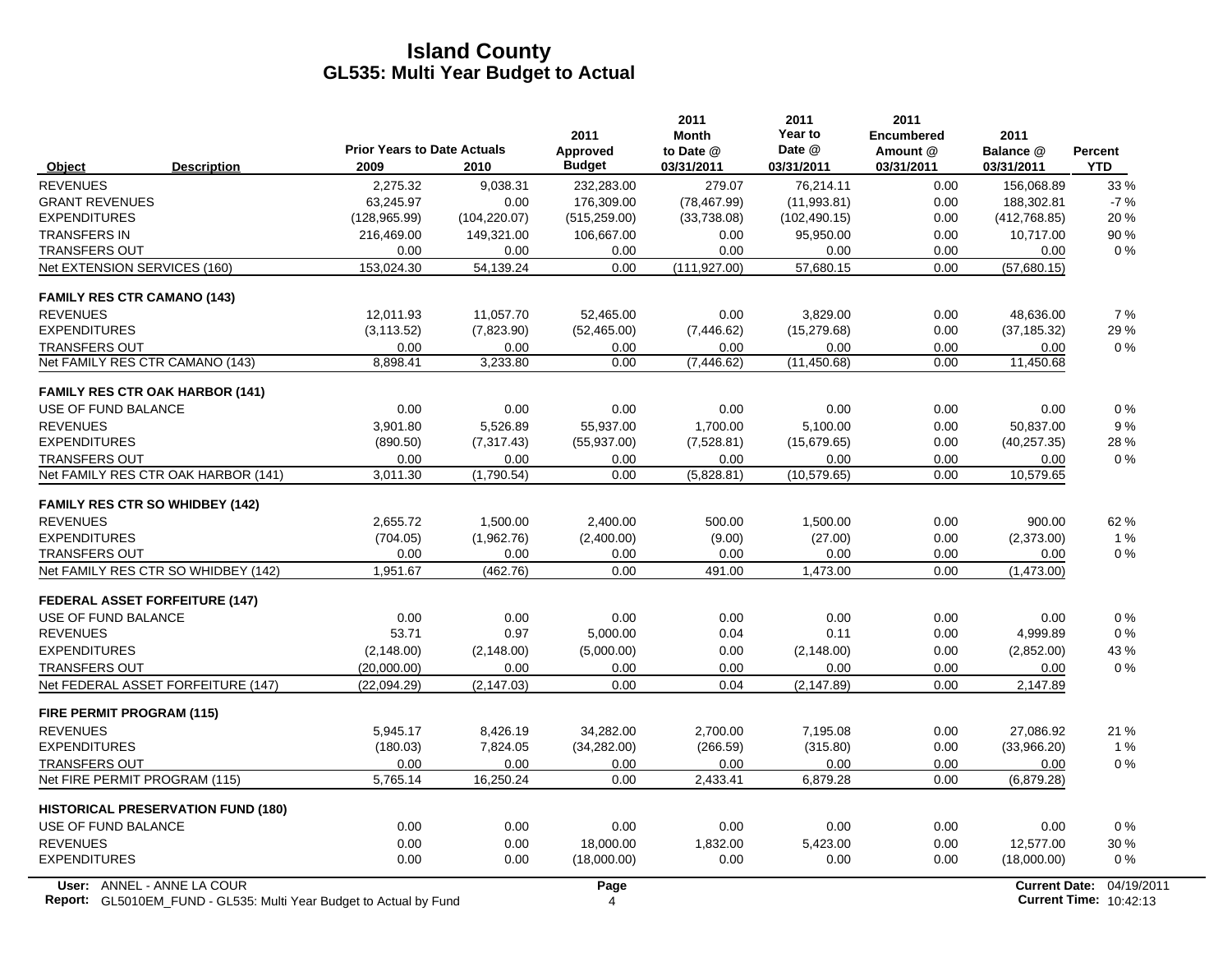|                               |                                             |                                                    |               | 2011                      | 2011<br><b>Month</b>    | 2011<br>Year to<br>Date @ | 2011<br><b>Encumbered</b> | 2011                    |                       |
|-------------------------------|---------------------------------------------|----------------------------------------------------|---------------|---------------------------|-------------------------|---------------------------|---------------------------|-------------------------|-----------------------|
| Object                        | <b>Description</b>                          | <b>Prior Years to Date Actuals</b><br>2009<br>2010 |               | Approved<br><b>Budget</b> | to Date @<br>03/31/2011 | 03/31/2011                | Amount @<br>03/31/2011    | Balance @<br>03/31/2011 | Percent<br><b>YTD</b> |
| <b>TRANSFERS OUT</b>          |                                             | 0.00                                               | 0.00          | 0.00                      | 0.00                    | 0.00                      | 0.00                      | 0.00                    | 0%                    |
|                               | Net HISTORICAL PRESERVATION FUND (180)      | 0.00                                               | 0.00          | 0.00                      | 1,832.00                | 5,423.00                  | 0.00                      | (5,423.00)              |                       |
| <b>HOMELESS HOUSING (106)</b> |                                             |                                                    |               |                           |                         |                           |                           |                         |                       |
| USE OF FUND BALANCE           |                                             | 0.00                                               | 0.00          | 0.00                      | 0.00                    | 0.00                      | 0.00                      | 0.00                    | 0%                    |
| <b>REVENUES</b>               |                                             | 58,202.67                                          | 95,724.16     | 320,020.00                | 35,150.79               | 100,533.09                | 0.00                      | 219,486.91              | 31 %                  |
| <b>GRANT REVENUES</b>         |                                             | 35.933.40                                          | 22.824.73     | 142.998.00                | 4.639.52                | 14.789.41                 | 0.00                      | 128.208.59              | 10%                   |
| <b>EXPENDITURES</b>           |                                             | (66, 484.98)                                       | (44, 381.95)  | (460, 018.00)             | (45, 392.10)            | (84, 276.21)              | 0.00                      | (375, 741.79)           | 18%                   |
| <b>TRANSFERS OUT</b>          |                                             | 0.00                                               | 0.00          | (3,000.00)                | 0.00                    | 0.00                      | 0.00                      | (3,000.00)              | 0%                    |
| Net HOMELESS HOUSING (106)    |                                             | 27,651.09                                          | 74,166.94     | 0.00                      | (5,601.79)              | 31,046.29                 | 0.00                      | (31,046.29)             |                       |
|                               | <b>JOINT TOURISM PROMOTION (146)</b>        |                                                    |               |                           |                         |                           |                           |                         |                       |
| USE OF FUND BALANCE           |                                             | 0.00                                               | 0.00          | 0.00                      | 0.00                    | 0.00                      | 0.00                      | 0.00                    | 0%                    |
| <b>REVENUES</b>               |                                             | 28,858.95                                          | 35,025.75     | 180,000.00                | 7,581.02                | 46,117.70                 | 0.00                      | 133,882.30              | 26 %                  |
| <b>EXPENDITURES</b>           |                                             | (32,091.88)                                        | (52, 915.61)  | (180.000.00)              | (35,678.57)             | (51, 292.32)              | 0.00                      | (128, 707.68)           | 28 %                  |
|                               | Net JOINT TOURISM PROMOTION (146)           | (3,232.93)                                         | (17, 889.86)  | 0.00                      | (28,097.55)             | (5, 174.62)               | 0.00                      | 5,174.62                |                       |
|                               | <b>JUVENILE DETENTION CENTER (145)</b>      |                                                    |               |                           |                         |                           |                           |                         |                       |
| USE OF FUND BALANCE           |                                             | 0.00                                               | 0.00          | 0.00                      | 0.00                    | 0.00                      | 0.00                      | 0.00                    | 0%                    |
| <b>REVENUES</b>               |                                             | 211,783.26                                         | 193,170.47    | 726,400.00                | 51,619.40               | 182,441.79                | 0.00                      | 543,958.21              | 25 %                  |
| <b>GRANT REVENUES</b>         |                                             | 0.00                                               | 1,832.24      | 8,000.00                  | 721.04                  | 2,505.02                  | 0.00                      | 5,494.98                | 31 %                  |
| <b>EXPENDITURES</b>           |                                             | (269, 312.82)                                      | (280, 854.53) | (1,091,400.00)            | (114, 700.91)           | (261, 302.55)             | 0.00                      | (830,097.45)            | 24 %                  |
| <b>TRANSFERS IN</b>           |                                             | 0.00                                               | 0.00          | 403,000.00                | 0.00                    | 403,000.00                | 0.00                      | 0.00                    | 100 %                 |
| <b>TRANSFERS OUT</b>          |                                             | 0.00                                               | (46,500.00)   | (46,000.00)               | 0.00                    | (45, 400.00)              | 0.00                      | (600.00)                | 99%                   |
|                               | Net JUVENILE DETENTION CENTER (145)         | (57, 529.56)                                       | (132, 351.82) | 0.00                      | (62, 360.47)            | 281,244.26                | 0.00                      | (281, 244.26)           |                       |
|                               | <b>LOW-INCOME HOUSING SURCHARGE (105)</b>   |                                                    |               |                           |                         |                           |                           |                         |                       |
| USE OF FUND BALANCE           |                                             | 0.00                                               | 0.00          | 0.00                      | 0.00                    | 0.00                      | 0.00                      | 0.00                    | 0%                    |
| <b>REVENUES</b>               |                                             | 26,368.41                                          | 27,070.27     | 124,536.00                | 8,246.53                | 28,361.76                 | 0.00                      | 96,174.24               | 23 %                  |
| <b>EXPENDITURES</b>           |                                             | 0.00                                               | (27,069.00)   | (124, 536.00)             | (1,565.40)              | (4,964.61)                | 0.00                      | (119, 571.39)           | 4 %                   |
| <b>TRANSFERS OUT</b>          |                                             | 0.00                                               | 0.00          | 0.00                      | 0.00                    | 0.00                      | 0.00                      | 0.00                    | 0%                    |
|                               | Net LOW-INCOME HOUSING SURCHARGE (105)      | 26,368.41                                          | 1.27          | 0.00                      | 6,681.13                | 23,397.15                 | 0.00                      | (23, 397.15)            |                       |
| <b>MENTAL HEALTH (113)</b>    |                                             |                                                    |               |                           |                         |                           |                           |                         |                       |
| USE OF FUND BALANCE           |                                             | 0.00                                               | 0.00          | 0.00                      | 0.00                    | 0.00                      | 0.00                      | 0.00                    | 0%                    |
| <b>REVENUES</b>               |                                             | 29,798.60                                          | 20,225.52     | 325,637.00                | 2.166.83                | 4,949.39                  | 0.00                      | 320.687.61              | 2%                    |
| <b>GRANT REVENUES</b>         |                                             | 0.00                                               | 0.00          | 0.00                      | 10.643.98               | 10.643.98                 | 0.00                      | (10,643.98)             | 0%                    |
| <b>EXPENDITURES</b>           |                                             | (53, 921.15)                                       | (61, 881.48)  | (325, 637.00)             | (28, 810.18)            | (71, 529.26)              | 0.00                      | (254, 107.74)           | 22 %                  |
| <b>TRANSFERS OUT</b>          |                                             | 0.00                                               | 0.00          | 0.00                      | 0.00                    | 0.00                      | 0.00                      | 0.00                    | 0%                    |
| Net MENTAL HEALTH (113)       |                                             | (24, 122.55)                                       | (41,655.96)   | 0.00                      | (15,999.37)             | (55,935.89)               | 0.00                      | 55,935.89               |                       |
|                               | <b>MH THERAPEUTIC COURT SALES TAX (126)</b> |                                                    |               |                           |                         |                           |                           |                         |                       |
| USE OF FUND BALANCE           |                                             | 0.00                                               | 0.00          | 21,300.00                 | 0.00                    | 0.00                      | 0.00                      | 21,300.00               | 0%                    |
|                               | User: ANNEL - ANNE LA COUR                  |                                                    |               | Page                      |                         |                           |                           | <b>Current Date:</b>    | 04/19/2011            |

Report: GL5010EM\_FUND - GL535: Multi Year Budget to Actual by Fund **Current Time: 5 Actual 2012 12: Actual 201** GL5010EM\_FUND - GL535: Multi Year Budget to Actual by Fund 10:42:13 AM SULFERENT INCOLLEGATION 10:42:13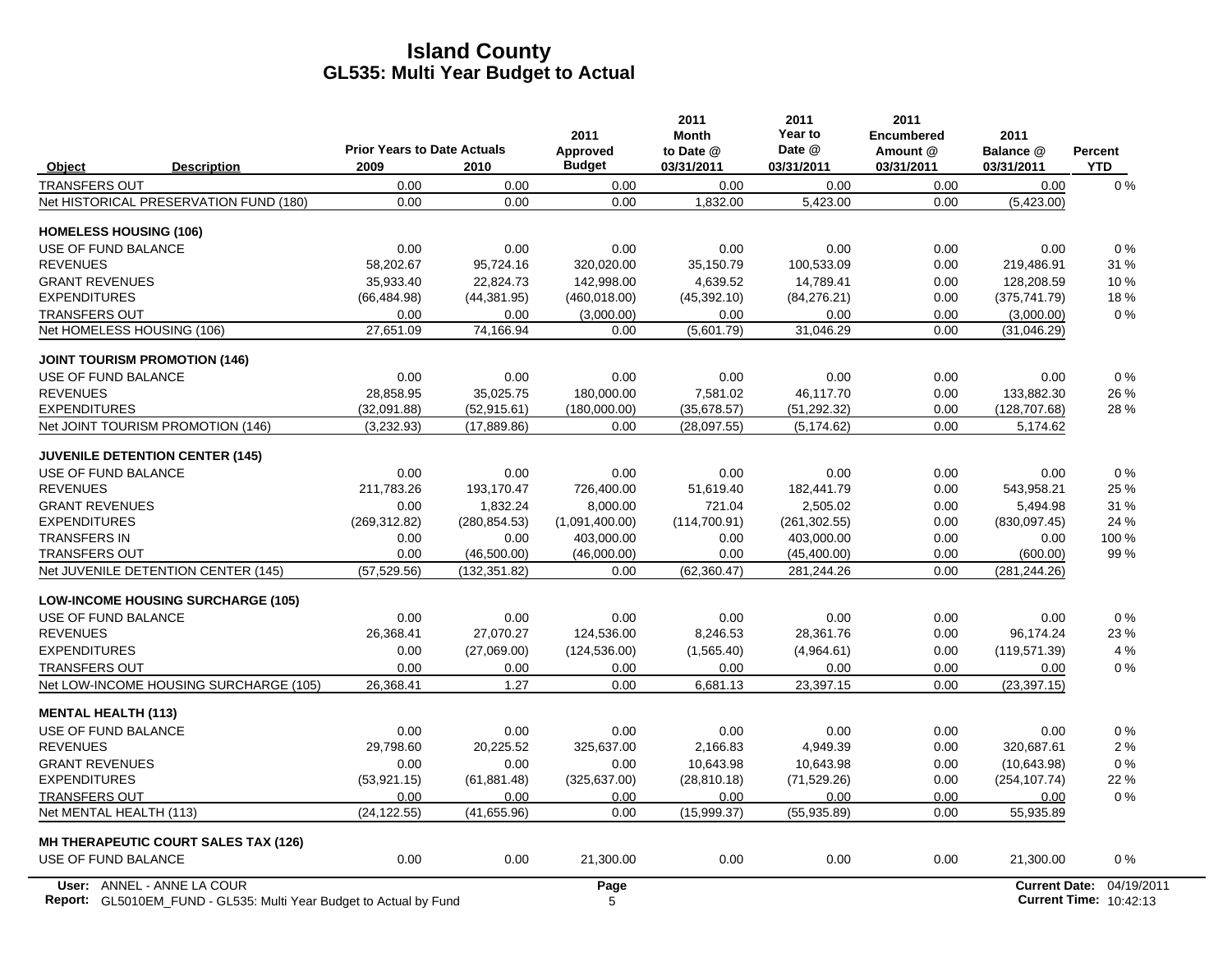|                                          |                                    |               | 2011             | 2011<br><b>Month</b> | 2011<br>Year to | 2011<br><b>Encumbered</b> | 2011                 |            |
|------------------------------------------|------------------------------------|---------------|------------------|----------------------|-----------------|---------------------------|----------------------|------------|
|                                          | <b>Prior Years to Date Actuals</b> |               | Approved         | to Date @            | Date @          | Amount @                  | Balance @            | Percent    |
| <b>Description</b><br>Object             | 2009                               | 2010          | <b>Budget</b>    | 03/31/2011           | 03/31/2011      | 03/31/2011                | 03/31/2011           | <b>YTD</b> |
| <b>REVENUES</b>                          | 199,529.90                         | 186,951.71    | 740,993.00       | 52,865.30            | 182,763.05      | 0.00                      | 558,229.95           | 25 %       |
| <b>GRANT REVENUES</b>                    | 0.00                               | 1,718.31      | 0.00             | 0.00                 | 0.00            | 0.00                      | 0.00                 | 0%         |
| <b>EXPENDITURES</b>                      | (93, 119.43)                       | (127, 711.95) | (709, 493.00)    | (56, 827.38)         | (143, 375.90)   | 0.00                      | (566, 117.10)        | 20 %       |
| <b>TRANSFERS IN</b>                      | 3.968.25                           | 0.00          | 0.00             | 0.00                 | 0.00            | 0.00                      | 0.00                 | 0%         |
| <b>TRANSFERS OUT</b>                     | 0.00                               | (52,800.00)   | (52,800.00)      | 0.00                 | (50, 100.00)    | 0.00                      | (2,700.00)           | 95 %       |
| Net MH THERAPEUTIC COURT SALES TAX (126) | 110,378.72                         | 8,158.07      | 0.00             | (3,962.08)           | (10, 712.85)    | 0.00                      | 10,712.85            |            |
| PATHS & TRAILS (137)                     |                                    |               |                  |                      |                 |                           |                      |            |
| <b>REVENUES</b>                          | 0.00                               | 0.00          | 0.00             | 0.00                 | 0.00            | 0.00                      | 0.00                 | 0%         |
| <b>GRANT REVENUES</b>                    | 0.00                               | 10,365.68     | 159,000.00       | 0.00                 | 0.00            | 0.00                      | 159,000.00           | 0%         |
| <b>EXPENDITURES</b>                      | (28, 972.03)                       | (6,013.76)    | (244,000.00)     | (6,649.35)           | (8, 124.83)     | 0.00                      | (235, 875.17)        | 3%         |
| <b>TRANSFERS IN</b>                      | 0.00                               | 0.00          | 85,000.00        | 0.00                 | 0.00            | 0.00                      | 85,000.00            | 0%         |
| <b>TRANSFERS OUT</b>                     | 0.00                               | 0.00          | 0.00             | 0.00                 | 0.00            | 0.00                      | 0.00                 | 0%         |
| Net PATHS & TRAILS (137)                 | (28, 972.03)                       | 4,351.92      | 0.00             | (6,649.35)           | (8, 124.83)     | 0.00                      | 8,124.83             |            |
| <b>PUBLIC HEALTH POOLING (104)</b>       |                                    |               |                  |                      |                 |                           |                      |            |
| USE OF FUND BALANCE                      | 0.00                               | 0.00          | 0.00             | 0.00                 | 0.00            | 0.00                      | 0.00                 | 0%         |
| <b>REVENUES</b>                          | 328,718.46                         | 392,118.04    | 1,205,431.00     | 65,250.84            | 291,919.41      | 0.00                      | 913,511.59           | 24 %       |
| <b>GRANT REVENUES</b>                    | 284,157.18                         | 183,405.08    | 1,160,340.00     | 65,390.42            | 204,108.40      | 0.00                      | 956,231.60           | 18%        |
| <b>EXPENDITURES</b>                      | (690,090.21)                       | (748.145.48)  | (2,605,292.00)   | (271, 892.76)        | (675,063.29)    | 0.00                      | (1,930,228.71)       | 26 %       |
| <b>TRANSFERS IN</b>                      | 120,644.53                         | 622,319.00    | 409,391.00       | 0.00                 | 409,400.00      | 0.00                      | (9.00)               | 100 %      |
| <b>TRANSFERS OUT</b>                     | (46, 189.28)                       | (147, 967.00) | (169, 870.00)    | 0.00                 | (114, 267.00)   | 0.00                      | (55,603.00)          | 67%        |
| Net PUBLIC HEALTH POOLING (104)          | (2,759.32)                         | 301,729.64    | 0.00             | (141, 251.50)        | 116,097.52      | 0.00                      | (116,097.52)         |            |
| <b>PUBLIC WORKS (139)</b>                |                                    |               |                  |                      |                 |                           |                      |            |
| USE OF FUND BALANCE                      | 0.00                               | 0.00          | 22,865.00        | 0.00                 | 0.00            | 0.00                      | 22,865.00            | 0%         |
| <b>REVENUES</b>                          | 0.00                               | 0.00          | 0.00             | 0.00                 | 0.00            | 0.00                      | 0.00                 | 0%         |
| <b>EXPENDITURES</b>                      | (114, 544.90)                      | (108, 554.81) | (444, 465.00)    | (39,098.67)          | (108, 016.62)   | 0.00                      | (336, 448.38)        | 24 %       |
| <b>TRANSFERS IN</b>                      | 99,011.34                          | 419,912.00    | 421,600.00       | 0.00                 | 431,600.00      | 0.00                      | (10,000.00)          | 102 %      |
| <b>TRANSFERS OUT</b>                     | 0.00                               | 0.00          | 0.00             | 0.00                 | 0.00            | 0.00                      | 0.00                 | $0\%$      |
| Net PUBLIC WORKS (139)                   | (15,533.56)                        | 311,357.19    | 0.00             | (39,098.67)          | 323,583.38      | 0.00                      | (323, 583.38)        |            |
| <b>REET 1 CAPITAL IMPROVEMENTS (134)</b> |                                    |               |                  |                      |                 |                           |                      |            |
| USE OF FUND BALANCE                      | 0.00                               | 0.00          | 600.000.00       | 0.00                 | 0.00            | 0.00                      | 600.000.00           | 0%         |
| <b>REVENUES</b>                          | 83.538.71                          | 132.459.31    | 600,000.00       | 35.112.71            | 111,850.59      | 0.00                      | 488,149.41           | 19%        |
| <b>EXPENDITURES</b>                      | (9,224.48)                         | (2,478.74)    | (1, 150, 700.00) | (9,091.91)           | (25, 519.23)    | 0.00                      | (1, 125, 180.77)     | 2%         |
| <b>TRANSFERS IN</b>                      | 0.00                               | 0.00          | 0.00             | 0.00                 | 0.00            | 0.00                      | 0.00                 | 0%         |
| <b>TRANSFERS OUT</b>                     | (11, 175.00)                       | (46,900.00)   | (49,300.00)      | 0.00                 | (49,300.00)     | 0.00                      | 0.00                 | 100 %      |
| Net REET 1 CAPITAL IMPROVEMENTS (134)    | 63,139.23                          | 83,080.57     | 0.00             | 26,020.80            | 37,031.36       | 0.00                      | (37,031.36)          |            |
| <b>REET 2 CAPITAL FACILITIES (135)</b>   |                                    |               |                  |                      |                 |                           |                      |            |
| USE OF FUND BALANCE                      | 0.00                               | 0.00          | 294,505.00       | 0.00                 | 0.00            | 0.00                      | 294,505.00           | 0%         |
| <b>REVENUES</b>                          | 83,538.71                          | 132,459.32    | 600,000.00       | 35,112.71            | 111,850.59      | 0.00                      | 488,149.41           | 19%        |
| User: ANNEL - ANNE LA COUR               |                                    |               | Page             |                      |                 |                           | <b>Current Date:</b> | 04/19/2011 |

**Report:** 6 **Current Time:** GL5010EM\_FUND - GL535: Multi Year Budget to Actual by Fund 10:42:13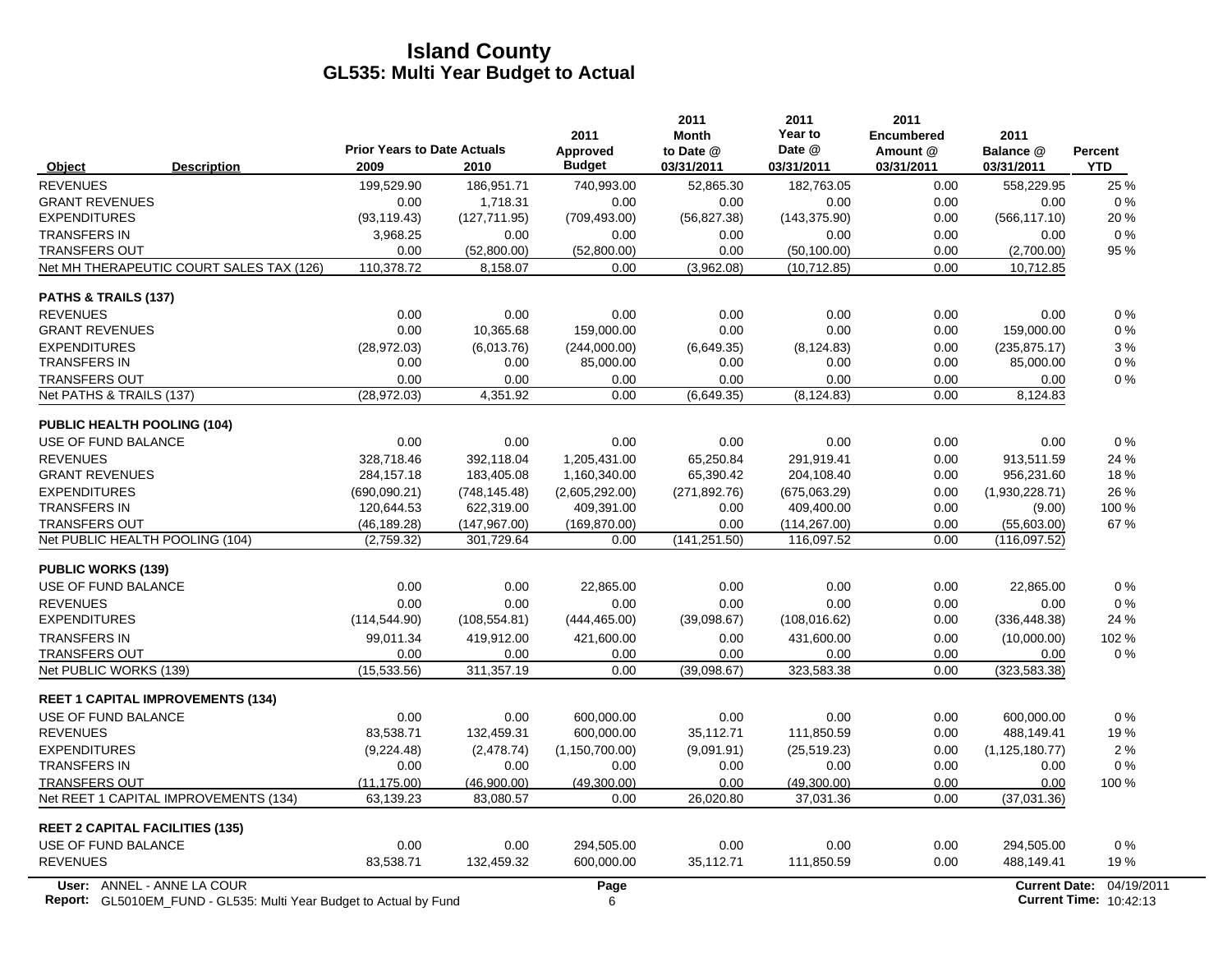|                                                |                                            |               | 2011                      | 2011<br><b>Month</b>    | 2011<br>Year to      | 2011<br><b>Encumbered</b> | 2011                    |                              |
|------------------------------------------------|--------------------------------------------|---------------|---------------------------|-------------------------|----------------------|---------------------------|-------------------------|------------------------------|
| <b>Description</b><br>Object                   | <b>Prior Years to Date Actuals</b><br>2009 | 2010          | Approved<br><b>Budget</b> | to Date @<br>03/31/2011 | Date @<br>03/31/2011 | Amount @<br>03/31/2011    | Balance @<br>03/31/2011 | <b>Percent</b><br><b>YTD</b> |
| <b>GRANT REVENUES</b>                          | 0.00                                       | 0.00          | 0.00                      | 0.00                    | 0.00                 | 0.00                      | 0.00                    | 0%                           |
| <b>EXPENDITURES</b>                            | (23.455.53)                                | (4,851.79)    | (707, 575.00)             | (14.055.75)             | (17, 491.33)         | 0.00                      | (690, 083.67)           | 2%                           |
| <b>TRANSFERS OUT</b>                           | (12,780.00)                                | (153, 320.00) | (186, 930.00)             | 0.00                    | (186, 230.00)        | 0.00                      | (700.00)                | 100 %                        |
| Net REET 2 CAPITAL FACILITIES (135)            | 47,303.18                                  | (25, 712.47)  | 0.00                      | 21,056.96               | (91, 870.74)         | 0.00                      | 91,870.74               |                              |
| <b>REET ELECTRONIC TECHNOLOGY (150)</b>        |                                            |               |                           |                         |                      |                           |                         |                              |
| <b>REVENUES</b>                                | 4,480.10                                   | 5,315.47      | 22,000.00                 | 0.00                    | 0.00                 | 0.00                      | 22,000.00               | $0\%$                        |
| <b>GRANT REVENUES</b>                          | 0.00                                       | 0.00          | 0.00                      | 0.00                    | 0.00                 | 0.00                      | 0.00                    | $0\%$                        |
| <b>EXPENDITURES</b>                            | 0.00                                       | 0.00          | (22,000.00)               | (18.75)                 | (18.75)              | 0.00                      | (21, 981.25)            | $0\%$                        |
| <b>TRANSFERS OUT</b>                           | 0.00                                       | 0.00          | 0.00                      | 0.00                    | 0.00                 | 0.00                      | 0.00                    | $0\%$                        |
| Net REET ELECTRONIC TECHNOLOGY (150)           | 4,480.10                                   | 5,315.47      | 0.00                      | (18.75)                 | (18.75)              | 0.00                      | 18.75                   |                              |
| <b>RURAL COUNTY SALES TAX (121)</b>            |                                            |               |                           |                         |                      |                           |                         |                              |
| USE OF FUND BALANCE                            | 0.00                                       | 0.00          | 991.600.00                | 0.00                    | 0.00                 | 0.00                      | 991.600.00              | 0%                           |
| <b>REVENUES</b>                                | 182,651.75                                 | 170,150.17    | 725,400.00                | 46,797.34               | 164,952.14           | 0.00                      | 560,447.86              | 23 %                         |
| <b>EXPENDITURES</b>                            | (16,750.00)                                | (7,274.76)    | (1,717,000.00)            | (144, 831.47)           | (272, 712.13)        | 0.00                      | (1,444,287.87)          | 16 %                         |
| <b>TRANSFERS OUT</b>                           | 0.00                                       | (2,800.00)    | 0.00                      | 0.00                    | (2,700.00)           | 0.00                      | 2,700.00                | 0%                           |
| Net RURAL COUNTY SALES TAX (121)               | 165,901.75                                 | 160,075.41    | 0.00                      | (98.034.13)             | (110, 459.99)        | 0.00                      | 110,459.99              |                              |
| <b>STORM &amp; SURFACE WATER UTILITY (144)</b> |                                            |               |                           |                         |                      |                           |                         |                              |
| USE OF FUND BALANCE                            | 0.00                                       | 0.00          | 0.00                      | 0.00                    | 0.00                 | 0.00                      | 0.00                    | 0%                           |
| <b>REVENUES</b>                                | 74.56                                      | 10.29         | 110.00                    | 4.24                    | 12.06                | 0.00                      | 97.94                   | 11 %                         |
| <b>EXPENDITURES</b>                            | (32.34)                                    | (25.33)       | (26,040.00)               | (12.94)                 | (28.11)              | 0.00                      | (26,011.89)             | 0%                           |
| <b>TRANSFERS IN</b>                            | 1,605.00                                   | 6,420.00      | 25,930.00                 | 0.00                    | 25,930.00            | 0.00                      | 0.00                    | 100 %                        |
| Net STORM & SURFACE WATER UTILITY (144)        | 1,647.22                                   | 6,404.96      | 0.00                      | (8.70)                  | 25,913.95            | 0.00                      | (25, 913.95)            |                              |
| TREASURER'S M & O (116)                        |                                            |               |                           |                         |                      |                           |                         |                              |
| USE OF FUND BALANCE                            | 0.00                                       | 0.00          | 30.171.00                 | 0.00                    | 0.00                 | 0.00                      | 30.171.00               | 0%                           |
| <b>REVENUES</b>                                | 14,695.37                                  | 16,925.62     | 18,000.00                 | 113.54                  | 12,664.55            | 0.00                      | 5,335.45                | 70 %                         |
| <b>EXPENDITURES</b>                            | (6,443.55)                                 | (9,905.06)    | (48, 171.00)              | (3,692.29)              | (10,513.74)          | 0.00                      | (37,657.26)             | 22 %                         |
| <b>TRANSFERS OUT</b>                           | 0.00                                       | 0.00          | 0.00                      | 0.00                    | 0.00                 | 0.00                      | 0.00                    | $0\%$                        |
| Net TREASURER'S M & O (116)                    | 8,251.82                                   | 7,020.56      | 0.00                      | (3,578.75)              | 2,150.81             | 0.00                      | (2, 150.81)             |                              |
| <b>TRIAL COURT IMPROVEMENT (157)</b>           |                                            |               |                           |                         |                      |                           |                         |                              |
| <b>REVENUES</b>                                | 150.34                                     | 33.87         | 5,000.00                  | 11,840.32               | 11,866.38            | 0.00                      | (6,866.38)              | 237 %                        |
| <b>EXPENDITURES</b>                            | 0.00                                       | 0.00          | (5,000.00)                | (953.11)                | (953.11)             | 0.00                      | (4,046.89)              | 19%                          |
| Net TRIAL COURT IMPROVEMENT (157)              | 150.34                                     | 33.87         | 0.00                      | 10,887.21               | 10,913.27            | 0.00                      | (10, 913.27)            |                              |
| <b>VETERANS ASSISTANCE (107)</b>               |                                            |               |                           |                         |                      |                           |                         |                              |
| USE OF FUND BALANCE                            | 0.00                                       | 0.00          | 84,988.00                 | 0.00                    | 0.00                 | 0.00                      | 84,988.00               | $0\%$                        |
| <b>REVENUES</b>                                | 1,558.93                                   | 731.57        | 35,000.00                 | 73.10                   | 205.80               | 0.00                      | 34,794.20               | 1%                           |
| <b>EXPENDITURES</b>                            | (10,910.60)                                | (16,803.43)   | (117, 488.00)             | (4, 192.49)             | (16, 269.82)         | 0.00                      | (101, 218.18)           | 14 %                         |
| <b>TRANSFERS OUT</b>                           | 0.00                                       | 0.00          | (2,500.00)                | 0.00                    | 0.00                 | 0.00                      | (2,500.00)              | $0\%$                        |
|                                                |                                            |               |                           |                         |                      |                           |                         |                              |

 $\overline{\phantom{a}}$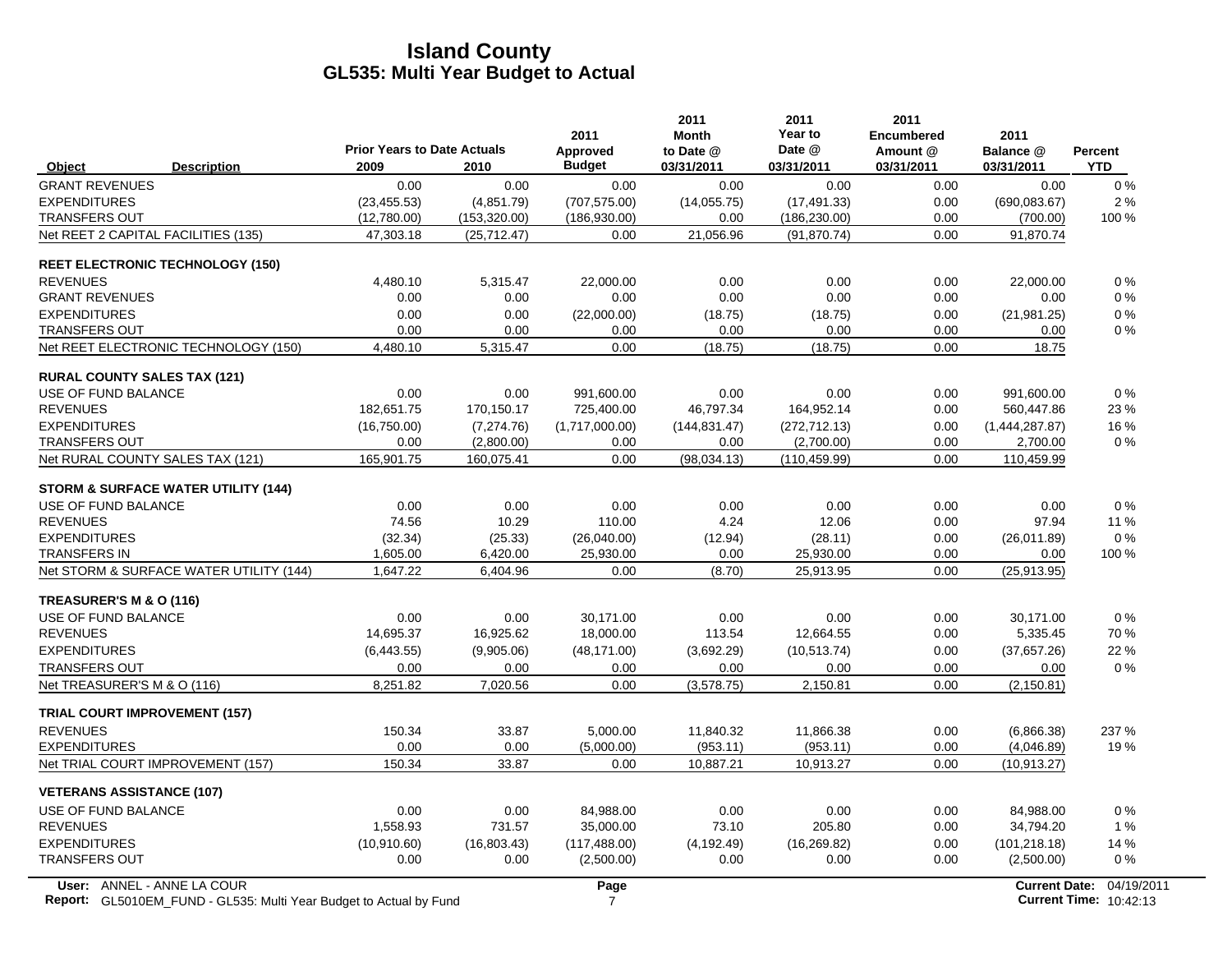|                                       | <b>Description</b> |                                    |               | 2011          | 2011<br>Month | 2011<br>Year to | 2011<br><b>Encumbered</b> | 2011         |                |
|---------------------------------------|--------------------|------------------------------------|---------------|---------------|---------------|-----------------|---------------------------|--------------|----------------|
|                                       |                    | <b>Prior Years to Date Actuals</b> |               | Approved      | to Date @     | Date @          | Amount @                  | Balance @    | <b>Percent</b> |
| <b>Object</b>                         |                    | 2009                               | 2010          | <b>Budget</b> | 03/31/2011    | 03/31/2011      | 03/31/2011                | 03/31/2011   | <b>YTD</b>     |
| Net VETERANS ASSISTANCE (107)         |                    | (9,351.67)                         | (16,071.86)   | 0.00          | (4, 119.39)   | (16,064.02)     | 0.00                      | 16,064.02    |                |
| <b>WATER QUALITY ASSISTANCE (149)</b> |                    |                                    |               |               |               |                 |                           |              |                |
| <b>REVENUES</b>                       |                    | 1,916.86                           | 23.112.70     | 242.120.00    | 1.008.28      | 2.951.02        | 0.00                      | 239,168.98   | 1%             |
| <b>GRANT REVENUES</b>                 |                    | 0.00                               | 0.00          | 100.000.00    | 0.00          | 0.00            | 0.00                      | 100.000.00   | 0%             |
| <b>EXPENDITURES</b>                   |                    | (31, 412.93)                       | (31,528.49)   | (342, 120.00) | (65, 614.12)  | (66,020.77)     | 0.00                      | (276,099.23) | 19%            |
| <b>TRANSFERS IN</b>                   |                    | 0.00                               | 0.00          | 0.00          | 0.00          | 0.00            | 0.00                      | 0.00         | 0%             |
| <b>TRANSFERS OUT</b>                  |                    | 0.00                               | 0.00          | 0.00          | 0.00          | 0.00            | 0.00                      | 0.00         | 0%             |
| Net WATER QUALITY ASSISTANCE (149)    |                    | (29, 496.07)                       | (8, 415.79)   | 0.00          | (64,605.84)   | (63,069.75)     | 0.00                      | 63,069.75    |                |
| <b>Grand Total All Funds</b>          |                    | 760.471.55                         | (297, 954.14) | 0.00          | (754, 118.22) | (483,099.19)    | 0.00                      | 483,099.19   |                |